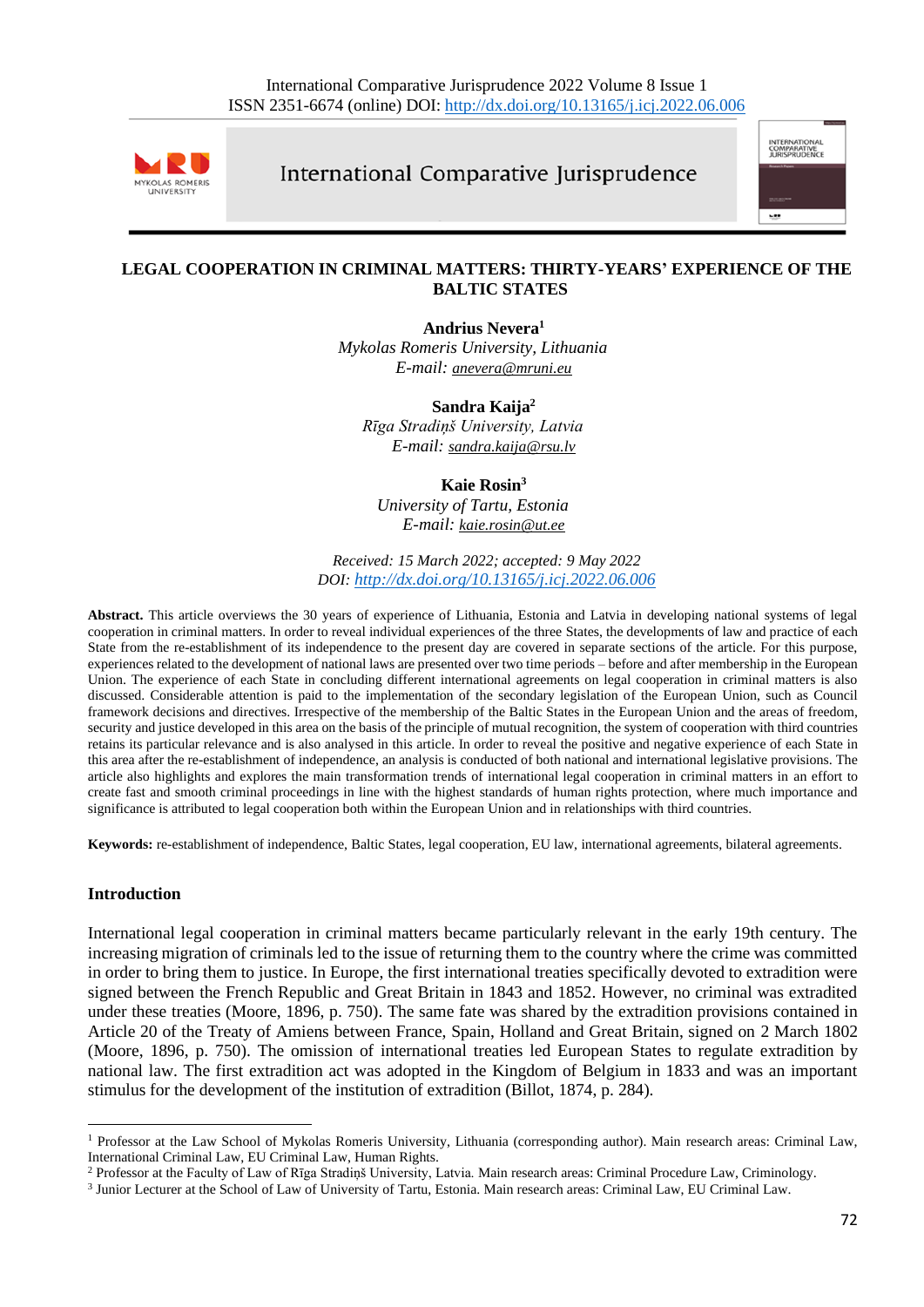Lithuania, Estonia and Latvia did not adopt an independent policy on extradition and other legal cooperation in criminal matters until the re-establishment of their States in 1918. However, the period of independent policymaking did not last long. In 1940, the three Baltic States were occupied, then annexed and isolated for long decades.

In the early 1990s, however, the three Baltic States availed themselves, taking advantage of the unique opportunity to restore their independence. This step, of fundamental importance and significance to our States, brought about a large range of challenges, including the need to create an effective mechanism of legal cooperation in criminal matters.

Lithuania, Estonia and Latvia had to build the fundamentals of their legal cooperation in criminal matters by, first of all, amending and improving the code of criminal procedure inherited from the Soviet times. At the same time, active efforts were made to conclude bilateral agreements with the nearest neighbours.

In the first stage of creation of the State governed by the rule of law, consistent efforts were made to move legal cooperation to conventional levels. This was pursued by acceding to the most important conventions of the Council of Europe designated to ensure legal cooperation in criminal matters. This process, which gained its momentum in the first decade of independence, has successfully, although at a slower pace, continued to date.

It is undoubted that the most significant period of existence of Lithuania, Estonia and Latvia has begun since 1 May 2004, i.e., with the European Union membership of these States. Until this time, however, these States had to accomplish tremendous work to enable their national systems to promptly transpose the whole law and *acquis communautaire* of the European Community. The implementation of this task was rather smooth.

It should be noted that one of the objectives of the EU is the development of the areas of freedom, security, and justice. It is the implementation of this objective that brings along the need for certain transformations in order to develop a fast and smooth criminal procedure in line with the highest standards of human rights protection, where legal cooperation is an important and significant constituent. The Baltic States implemented changes in this area, and continue to make them diligently. The relevant activities even predetermine the need to revise the system of criminal procedure rules governing legal cooperation in individual States.

Irrespective of active and wide-ranging efforts in improving criminal proceedings, the strengthening of legal cooperation and its development with third countries remains an important and significant area for our States. All of these States have been actively working towards this direction for more than thirty years.

At the national level, analysis has been limited to country-specific issues related to various aspects of legal cooperation in criminal matters. The following national authors have focused on extradition, the European Arrest Warrant and other problems of legal cooperation in criminal matters: Abramavičius et al. (2005); Čepas (2003); Čepas and Švedas (2008); Feldmane (2015); Jõks (1996); Kaija (2013); Meikališa (2001); Melnace (2012); Nevera (1999, 2016); Nevera and Melničenko (2009); Ploom (2010); and Švedas (2008, 2014).

Hence, the aim of this article is, for the first time at a scientific level, to analyse the provision of the criminal procedure codes and the criminal codes of the three Baltic States, their bilateral and multilateral agreements, as well as the secondary law of the EU as far as it relates to the national systems of legal cooperation in criminal matters, using the methods of systemic analysis, synthesis, critique, comparative analysis, and other methods of scientific research.

# **1. Legal Cooperation in Criminal Matters: Lithuanian Experience**

The Act of the Re-Establishment of the State of Lithuania of 11 March 1990 *inter alia* states that the Supreme Council of the Republic of Lithuania, expressing sovereign power, by this Act begins to exercise the complete sovereignty of the State. One area in which sovereignty of the State is exercised is the implementation of independent criminal policy, which also is expressed in the legislation of criminal procedure law.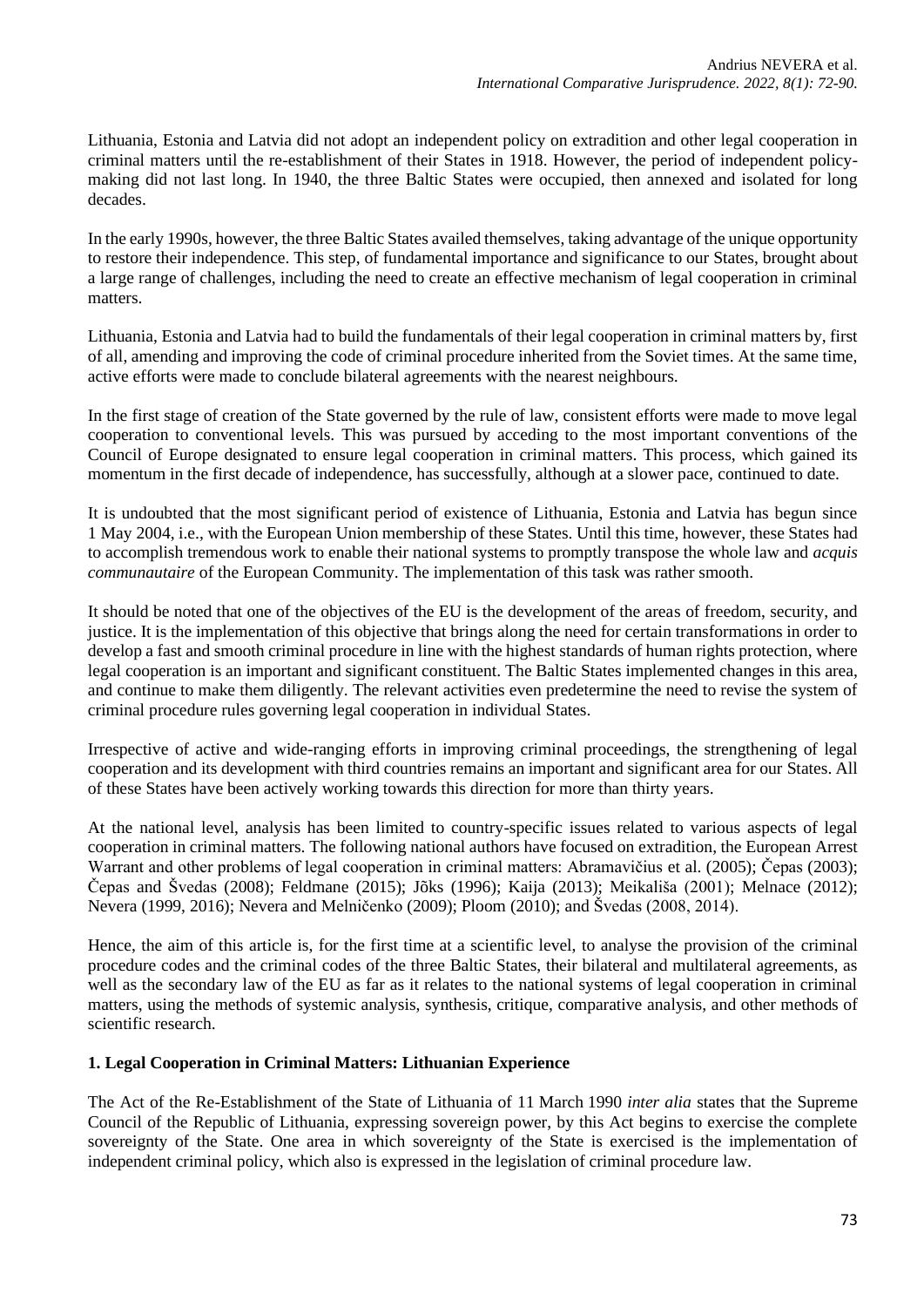At the time of re-establishment of independence, the 1961 Criminal Procedure Code was in force in Lithuania, which regulated the issues of legal cooperation in criminal matters very narrowly (Criminal Procedure Code, 1961). Article 21 of the 1961 Criminal Procedure Code of Lithuania only stated that 'the procedure of communication by courts, prosecutor's offices, pre-trial investigation bodies with the relevant foreign institutions, as well as the procedure of execution of requests of these institutions shall be defined by laws and international agreements made by the Republic of Lithuania with the relevant States'.

# **1.1. Development of national law and signing of international agreements, 1990–2003**

Thus, after the re-establishment of independence, Lithuania stepped into the first period of creation for the rule of law system. It is undoubted that, 50 years ago, the State forcibly erased from the European map the wording of the 1961 Criminal Procedure Code that defined the rules of legal cooperation, thus posing a problem of application of the international agreements that were in force during the inter-war period (1918–1940). Over that time, Lithuania signed a number of international agreements, also dealing with extradition (*Lithuanian agreements with foreign countries*, 1930, 1939). Such agreements were also signed with the USA and the Kingdom of Belgium, which stated that after the re-establishment of Lithuania's independence they would also adhere to the agreements signed before 1940 when dealing with extradition issues. Such positions of these States, most likely, were underpinned by the fact that they had never recognised the occupation and annexation of Lithuania; therefore, there was no legal basis to set aside the universal principle of *pacta sund servanda*. There was, indeed, no real need to adhere to them.

Since 1940, however, the world has changed considerably. The issues of legal cooperation in criminal matters were moved from the level of bilateral agreements to the level of conventions, which were drafted, implemented, and supervised both by the United Nations and by other international organizations, including the organization which became most important for the region of Europe: the Council of Europe.

For this reason, the newly re-established State had to accede to a number of international agreements dealing with different matters of legal cooperation. As these procedures take time, Lithuania started amending the 1961 Criminal Procedure Code and, at the same time, initiated and successfully completed the process of acceding to bilateral agreements on legal assistance and legal relations in civil, family and criminal matters. Naturally, due to proximity, such agreements started with Latvia, Estonia, Poland, Belarus, Ukraine, Moldova and the Russian Federation (*Treaties of the Republic of Lithuania on legal assistance and legal relations in civil, family and criminal matters*, 1994). The agreements currently in force regulate the transfer of criminal proceedings, extradition, taking over of sentenced persons, and other issues of execution of judgments.

These international agreements were significant for the start of Lithuania in developing bilateral legal relations in criminal matters with foreign countries, in particular its closest neighbours. Their significance was also manifested through the fact that the most advanced provisions on the legal cooperation of European States in criminal and other matters were transposed to such agreements.

Taking into consideration the fact that Article 21 of the 1961 Criminal Procedure Code did not conform to the needs of the independent State, in 1991, Lithuania introduced provisions regulating the procedure of communication for national courts, prosecutor's offices, pre-trial investigation and interrogation bodies with the relevant foreign States in the 1961 Criminal Procedure Code. Differently to the present-day procedure, requests for legal assistance had to be sent not only through the Ministry of Justice and the Prosecutor General's Office, but also through the Ministry of the Interior (Article 21) at that time. The procedure applicable to the requests of foreign authorities to carry out procedural actions (Article 21<sup>1</sup>) was also regulated in a specific manner authorisation was required from the Ministry of Justice, the Ministry of the Interior, or the Prosecutor General's Office for the requests received directly by courts, investigation or interrogation bodies.

It was obvious that the relevant provisions established a rather convoluted scheme for the execution of legal assistance requests. The necessity of such a procedure, however, was predetermined by the complicated inherited system of pre-trial investigation institutions and the prosecutor's office. Limited experience of legal cooperation in criminal matters was also an important factor for having such a procedure in place.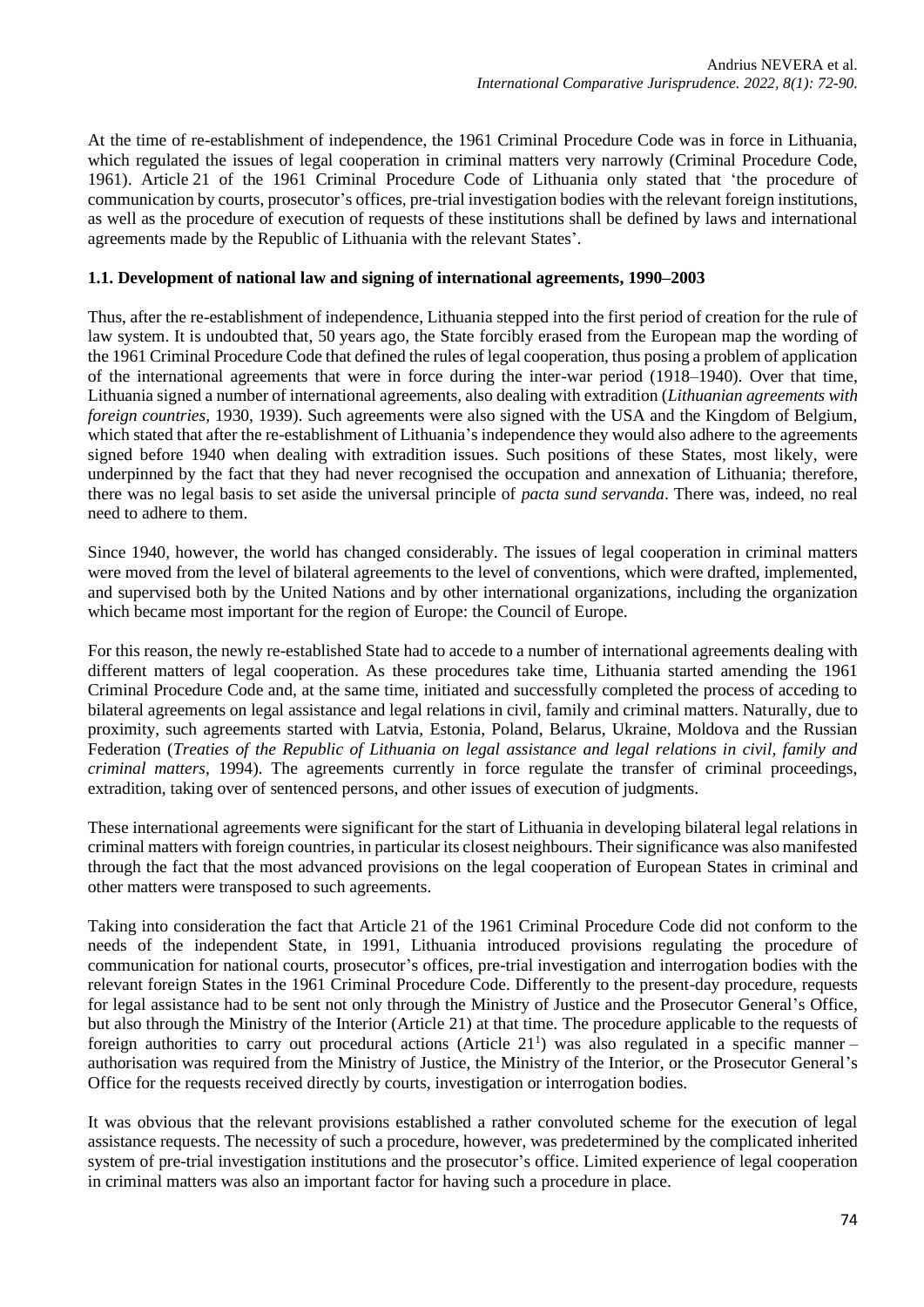It was then that the fundamentals were also laid for requests to initiate or take over criminal proceedings (Article  $21<sup>2</sup>$ ). The provisions related to the institution of criminal proceedings against citizens of the Republic of Lithuania who commit criminal offenses abroad and return to the Republic of Lithuania, and the rules on the sentencing of foreigners who commit criminal offenses in the territory of the Republic of Lithuania and leave Lithuania, have undergone little transformation over the period of thirty years. At present, there is an additional requirement to deal with the relevant issues in accordance with provisions of an international agreement; in addition, it is regulated that requests to open or take over criminal proceedings may also be made by international organisations.

At that time, the legal regulation also established the grounds and procedure of presenting requests to foreign States to extradite a person (Article 22), and grounds, conditions and procedure of extradition of persons from the Republic of Lithuania (Articles  $22^2$ ,  $22^4$ ). It is important to note that extradition had been addressed in Article  $7^1$ of the 1961 Criminal Code of Lithuania that was in force until 2003, and regulated the grounds for extradition of foreigners and Lithuanian citizens from Lithuania (Criminal Code,  $1961$ )<sup>4</sup>.

An assessment of the provisions of the 1961 Criminal Procedure Code demonstrates that, since 1991, legal cooperation of the Republic of Lithuania with foreign States became possible on the basis of international agreements or national law. As far as national laws were concerned, the only law that contained provisions on legal cooperation in criminal matters was, and, in principle, remained until 2003, the 1961 Criminal Procedure Code and Article 7<sup>1</sup> of the 1961 Criminal Code. That said, on 2 November 1992, the Constitution of the Republic of Lithuania came into force, article 13 of which established and still upholds the legal cooperation principle, which prohibits extradition of a citizen of the Republic of Lithuania to another State unless an international treaty of the Republic of Lithuania provides otherwise. On the other hand, we are well aware that this principle only allows or excludes extradition; it is not a provision of national law regulating extradition as such, or other forms of legal cooperation. No other national laws designated specifically for legal cooperation issues were adopted even when the new 2000 Criminal Procedure Code and the new 2002 Criminal Code, which was prepared by Lithuanian scholars and practitioners, came into force on 1 May 2003 (Law on the entry into force and implementation of the Criminal Code of the Republic of Lithuania, the Code of Criminal Procedure and the Code of Enforcement of Sentences, 2002).

It is also interesting to note that somewhat double standards for the extradition of Lithuanian citizens and foreigners were in force in Lithuania until that date. Under Article 7<sup>1</sup> of the 1961 Criminal Code, foreigners could be extradited only on the basis of an international agreement or, if there were none, in accordance with laws of the Republic of Lithuania. It was not allowed to extradite citizens of the Republic of Lithuania in any case. Meanwhile, the initial wording of Article 22<sup>2</sup> of the 1961 Criminal Procedure Code that was effective after independence stipulated that foreigners and Lithuanian citizens could be extradited abroad only if there was an international agreement.

Such a dualistic approach was retained in the law even after the entry into force of the Constitution of the Republic of Lithuania, which, as mentioned, allowed the extradition of Lithuanian citizens in principle only if such a possibility was regulated in a specific international agreement of the Republic of Lithuania. The grounds of and conditions for the extradition of foreigners and Lithuanian citizens were harmonized only after the entry into force of the new Criminal Procedure Code and the new Criminal Code. For both categories of persons, extradition became possible only in the presence of an international agreement.

Thus, differently than during the period of 1990 to 2003, Lithuania may currently cooperate with foreign States on the issues of extradition only on the basis of an international agreement. In the opinion of the authors, this maxim should also apply as far as the legal grounds of other forms of legal cooperation in criminal matters are concerned; however, practice shows that Lithuania, nevertheless, takes the opposite approach – it also submits

<sup>4</sup> It should be noted that Lithuania still has the tradition of regulating extradition (and also the European Arrest Warrant since 27 April 2004) both in the Criminal Procedure Code and in the Criminal Code.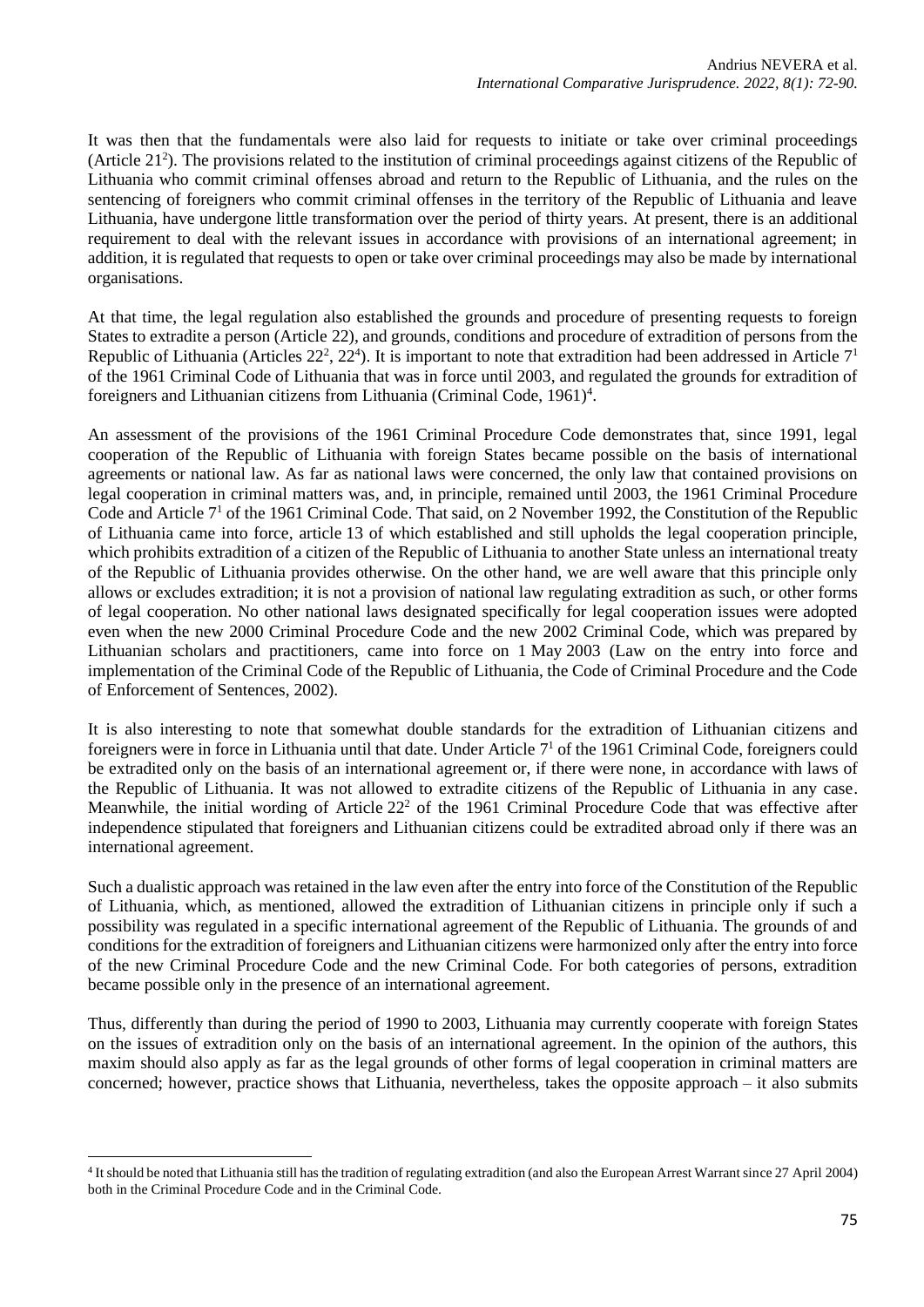and executes applications in the absence of an international treaty. <sup>5</sup> There have been cases, however, when an application submitted without an international agreement was treated by a foreign State as an *ad hoc* international agreement – for example, Canada<sup>6</sup>.

It is interesting that such an approach of Lithuania is masked by legal cooperation based on the principle of good faith (Nevera, 2016, pp. 437–451). Good-faith legal cooperation, however, can be relied upon only when it is clearly set out in the Criminal Procedure Code or in a special national law. Lithuania does not have such a special law. Therefore, under Lithuanian law, there can be no international legal cooperation without an international agreement; however, in, practice this is not the case.<sup>7</sup>

The conclusion of bilateral or multilateral agreements with different States is a long, difficult and hard-toimplement process. For this reason, in the second half of the 20th century, both Europe and other regions initiated the adoption of various conventions meant to facilitate the cooperation of Member States on different issues of legal cooperation in criminal matters. It was these more universal, broader in scope and more time-tested instruments of legal cooperation in criminal matters that Lithuania had in focus when it signed the above-referredto international agreements and made the first changes in the Criminal Procedure Code.

The most important of such international documents were undoubtedly the 1957 European Convention on Extradition (entry into force 18 September 1995), the 1959 European Convention on Mutual Assistance in Criminal Matters (entry into force 18 September 1995) and the 1970 European Convention on the International Validity of Criminal Judgments (entry into force 9 July 1998). The signing of these international agreements and their follow-up ratification have opened new avenues of legal cooperation in criminal matters for Lithuania both with the Member States of the Council of Europe and with some other countries, because the first two international agreements are also open for signature to non-Member States of the Council of Europe.

On the other hand, these international agreements brought along certain challenges for Lithuania. The first difficulty was the hierarchy of international agreements, because identical issues of legal cooperation were regulated both in bilateral agreements and in the relevant conventions that were in force. The problem was that the conventions provide that the Contracting States may not enter into bilateral or multilateral agreements on the issues addressed by such conventions, except in cases when amendments to convention provisions or facilitation of the application of their principles is intended.

The latter problem, in fact, has not been resolved to its full extent in Lithuania to date. However, it has been minimised as a large number of Contracting States are Member States of the EU. This is particularly relevant as far as the processes of extradition and mutual assistance are concerned because these forms of legal cooperation have the largest practical applicability.

On the other hand, it is important to emphasise that the process of entering into bilateral agreements that has been continuing to date<sup>8</sup> not only creates preconditions to make legal cooperation more effective and extensive, but it also keeps coding the above-referred-to problem in a certain sense. This is particularly relevant for the States

<sup>5</sup> Lithuania and Vietnam do not have any bilateral agreements on legal assistance and legal relationships in criminal matters. Neither do they participate in any extradition conventions together. Nevertheless, in 2016, Vietnam extradited Sergei Rachinstein, a businessman convicted of multi-million dollar tax fraud, to Lithuania (ELTA & BNS, 2016).

<sup>6</sup> Data of the General Prosecutor's Office of the Republic of Lithuania are available at the request of the authors.

<sup>7</sup> In accordance with the principle of good faith, Lithuania applied for legal assistance to: Afghanistan, Bahamas Islands, Belize, Bangladesh, Dominica, Guinea, Ecuador, Philippines, Iran, Japan, United Arab Emirates, Cameroon, Cayman Islands, Costa Rica, Panama, Seychelles. In the absence of an international agreement, Australia, Egypt and Kosovo applied to Lithuania with extradition requests, and Lithuania applied to Canada, Columbia, Egypt and Vietnam. Statistics of the General Prosecutor's Office of the Republic of Lithuania are available at request of the authors.

<sup>8</sup> For example, 2001 Extradition Treaty between the Government of the Republic of Lithuania and the Government of the United States of America; 2013 Agreement between the Government of the Republic of Lithuania and the Government of Georgia on Cooperation in the Fight against Crime; 2017 Treaty on Extradition between the Republic of Lithuania and the Republic of India. All bilateral agreements on legal assistance and legal relationships signed between Lithuania and foreign countries are published on the website of the Ministry of Foreign Affairs of the Republic of Lithuania (2022) or websites of the Seimas of the Republic of Lithuania (2022).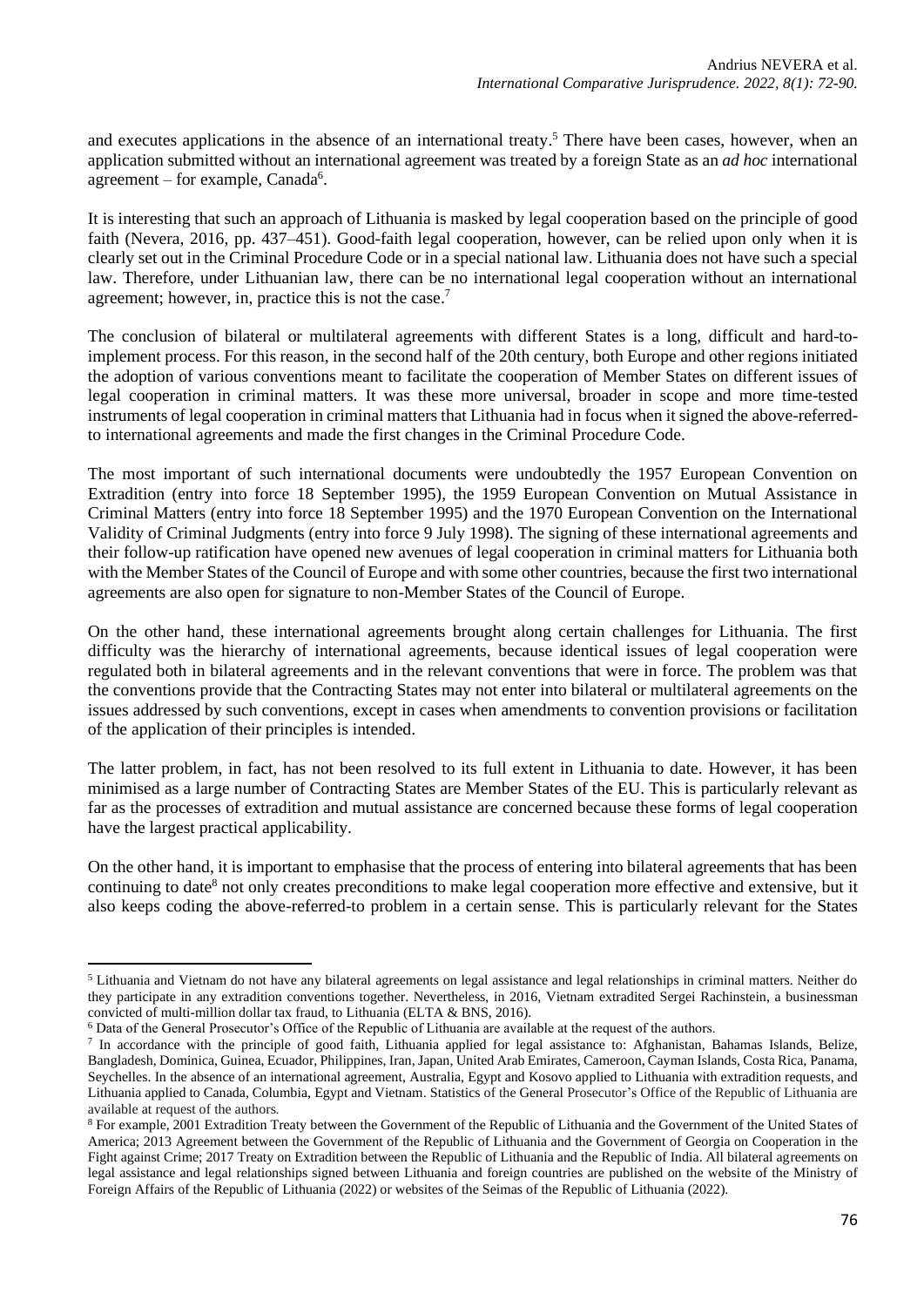which are parties to the above-referred-to conventions of the Council of Europe, as bilateral agreements most often avoid defining the rules of relationships with other international agreements.

It should be noted that, during the period between 1990 and 2003, depending on the form and basis of legal cooperation, applications in Lithuania were submitted to and received from foreign States through the Ministry of Justice, the Ministry of the Interior, or the Prosecutor General Office of the Republic of Lithuania. Where a request was sent directly to the court or to the investigation or interrogation body, it could be executed only with the consent of the Ministry of Justice or, respectively, the Ministry of the Interior or the Prosecutor General Office (Articles 21 and  $21<sup>1</sup>$  of the 1961 Criminal Procedure Code). With the coming into force of the new Criminal Procedure Code in 2003, two channels of legal cooperation remained: the Prosecutor General's Office and the Ministry of Justice. Where an international agreement provides for such a possibility, Lithuanian courts, the prosecutor's office, and pre-trial investigation bodies may send requests directly to foreign States and international organisations. Hence, in the new phase, Lithuania has implemented more equitable routes for legal cooperation in criminal matters.

### **1.2. Membership in the European Union and changes in legal cooperation**

There is no doubt that Lithuania's membership in the EU since 1 May 2004 has opened a whole new page of legal cooperation for the State both with the EU and with countries that have already become third countries. With these countries, legal cooperation has continued towards the signing of bilateral international agreements and conventions adopted at Council of Europe level – for example: the Second Additional Protocol to the European Convention on Mutual Assistance in Criminal Matters (2001); the Additional Protocol to the European Agreement on the Transmission of Applications for Legal Aid (2001); and the Council of Europe Convention on Laundering, Search, Seizure and Confiscation of the Proceeds from Crime and on the Financing of Terrorism (2005).

Of course, the most distinct changes of the Lithuanian legal system were linked to the objective to approximate the Lithuanian legal system with the EU legal instruments that were in force at that time. This process began even before Lithuania's membership in the EU, when a whole series of national laws were drafted and implemented immediately after membership.

It should be noted that during the first years of Lithuania's membership in the EU, Lithuania, similarly to Latvia and Estonia, not only dealt with the issues of national law-making in line with the framework decisions of the Council that were of major impact on its criminal law and criminal procedure law, but also had to ratify, as supporting EU legal instruments, a range of EU conventions which regulated the grounds and procedure of legal cooperation between EU Member States in criminal matters. These included, for example, the Convention drawn up on the basis of Article K.3 of the Treaty on European Union, relating to extradition between the Member States of the European Union (1996); and the Convention on Mutual Assistance in Criminal Matters between the Member States of the European Union adopted by the Council in accordance with Article 34 of the Treaty on European Union (2000). The importance of these EU legal instruments is obvious – they operate as back-up EU legal acts that can be used in relationships with those EU Member States which have not implemented a particular framework decision of the Council.

The Council Framework Decisions and the national laws adopted on their basis have allowed for the incorporation into national law of new models of legal cooperation in criminal matters, the emergence of which in EU law has been based on mutual recognition and mutual trust.<sup>9</sup> The most important instrument of legal cooperation between the EU countries since then has been the European Arrest Warrant. By virtue of this so-called simplified procedure

<sup>9</sup> The main Council Framework Decisions implemented at the Lithuania national level and strengthening legal cooperation in criminal matters between EU Member States have been the following: Council Framework Decision of 13 June 2002 on the European arrest warrant and the surrender procedures between Member States; Council Framework Decision 2008/909/JHA of 27 November 2008 on the application of the principle of mutual recognition to judgments in criminal matters imposing custodial sentences or measures involving deprivation of liberty for the purpose of their enforcement in the European Union; Council Framework Decision 2009/299/JHA of 26 February 2009 amending Framework Decisions 2002/584/JHA, 2005/214/JHA, 2006/783/JHA, 2008/909/JHA and 2008/947/JHA, thereby enhancing the procedural rights of persons and fostering the application of the principle of mutual recognition to decisions rendered in the absence of the person concerned at the trial.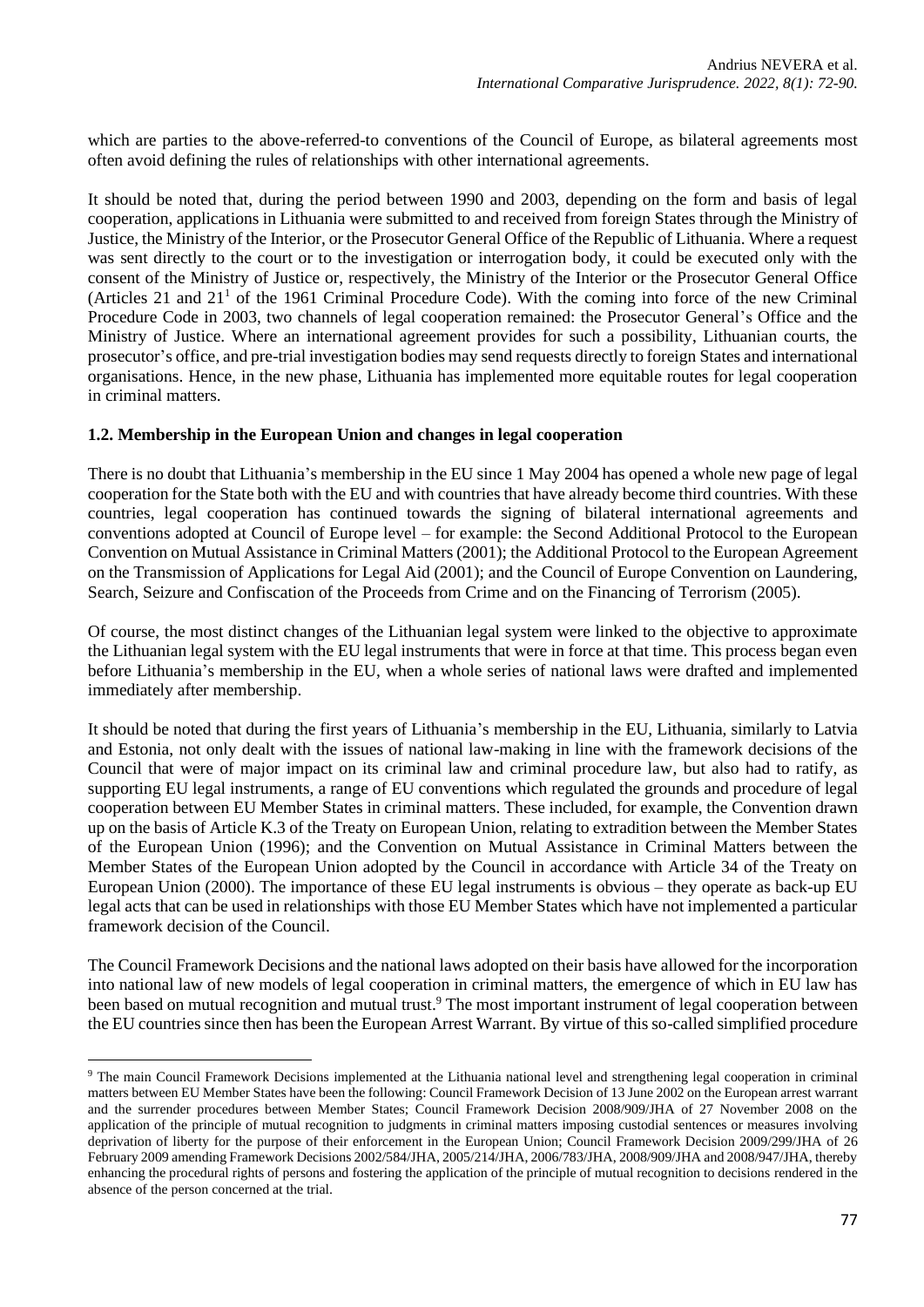for the transfer of suspected offenders or convicted persons, the level of legal cooperation between Member States in criminal matters has become much faster and more extensive. In 2020, Lithuania issued 170 European Arrest Warrants (240 in 2019; 224 in 2018). On the basis of these legal instruments, 40 persons were transferred to Lithuania in 2020 (94 in 2019; 94 in 2018; 141 in 2017; 133 in 2016; 154 in 2015). Meanwhile, 93 persons were transferred from Lithuania to other EU Member States (112 in 2019; 98 on 2018; 88 in 2017; 114 in 2017; 103 in  $2015$ ).<sup>10</sup>

In the field of Lithuanian legal cooperation at the EU level, the Eurojust system, which was established by Council Decision 2002/187/JHA of 28 February 2002, setting up Eurojust with a view to reinforcing the fight against serious crime, also plays an important role. In 2020, the Lithuanian National Member for Eurojust provided assistance to prosecutors and pre-trial investigation officers in 337 cases (244 in 2019). At the request of the Lithuanian authorities, 76 communication cases were opened at Eurojust in 2020 (44 in 2019; 42 in 2018, 67 in 2017, 90 in 2016, 64 in 2015). The authorities mainly approached Eurojust to ensure the coordination of crossborder investigations and to provide cooperation assistance in the investigation of fraud, drug trafficking, trafficking in human beings and other serious crimes. Foreign countries applied to the Lithuanian Desk at Eurojust in 87 cases (80 in 2019; 90 in 2018, 80 in 2017, 72 in 2016, 62 in 2015). <sup>11</sup> Requests for assistance most often concerned crimes committed by criminal organizations, crimes committed by organized groups, money laundering, and drug trafficking. The role of Eurojust in the area of legal cooperation is important in the exchange of information and in direct consultations in order to avoid concurrent criminal proceedings, and also in order to concentrate them in one single Member State. Although concurrent proceedings do not violate the principle of *non bis in idem* in a direct sense, the aim of dealing with the issue of concurrent proceedings is predetermined by the objective to avoid the consequences of such proceedings, the most serious of which is the sentencing of the same person for the same offense in several EU Member States (Nevera & Melničenko, 2009, p. 95).

The development of EU law, in particular after the signing of the Treaty of Lisbon, led to the gradual transfer of sovereign powers of Member States in the areas of criminal law and criminal procedure law. In order to ensure effective EU policy, the Treaty of Lisbon also opened the gateway for decisions of the European Parliament and the Council in the area of criminal justice. The issues of legal cooperation at the EU level started to be regulated by directives. The importance of this secondary legal act of the EU is considerably greater than that of a framework decision of the Council because, in case the State does not implement provisions of a directive until the set time limit, it starts having a direct impact on the legal relationships between the person and the State.

Lithuania has implemented a number of directives in its national law,<sup>12</sup> and not all of them have had a considerable impact on the strengthening and developing of mutual legal cooperation between EU Member States. The most important are those which: regulate the right to a defence counsel in criminal proceedings and, under the European Arrest Warrant procedure, ensure legal aid for suspects and accused persons in criminal proceedings and for persons whose transfer is sought under the European Arrest Warrant procedures; and ensure the presumption of innocence as well as access to information in criminal proceedings. The importance of these directives should also be emphasised because of the fact that they secure a guarantee for the rights of suspected and accused persons at the highest level, even in cases when such rights are not implemented at the national level. Moreover, they also ensure a balance of rights of the parties to criminal proceedings. On the other hand, developments in EU law have, in fact, led to the need for the Criminal Procedure Code to separately regulate two systems of legal cooperation: the first with EU countries, and the second with third countries. This issue has not yet been discussed in Lithuania, probably because it is assumed that there is no such need. However, the experience of Latvia and Estonia shows

<sup>&</sup>lt;sup>10</sup> Data of the General Prosecutor's Office of the Republic of Lithuania are available at the request of the authors.

<sup>&</sup>lt;sup>11</sup> Data of the General Prosecutor's Office of the Republic of Lithuania are available at the request of the authors.

 $12$  The most important directives implemented in the national law of Lithuania are the following: Directive 2012/29 of the European Parliament and of the Council of 25 October 2012 establishing minimum standards on the rights, support and protection of victims of crime; Directive 2013/48 of the European Parliament and of the Council of 22 October 2013 on the right of access to a lawyer in criminal proceedings and in European arrest warrant proceedings, and on the right to have a third party informed upon deprivation of liberty and to communicate with third persons and with consular authorities while deprived of liberty; Directive 2014/41 of the European Parliament and of the Council of 3 April 2014 regarding the European Investigation Order in criminal matters; Directive 2016/1919 of the European Parliament and of the Council of 26 October 2016 on legal aid for suspects and accused persons in criminal proceedings and for requested persons in European arrest warrant proceedings.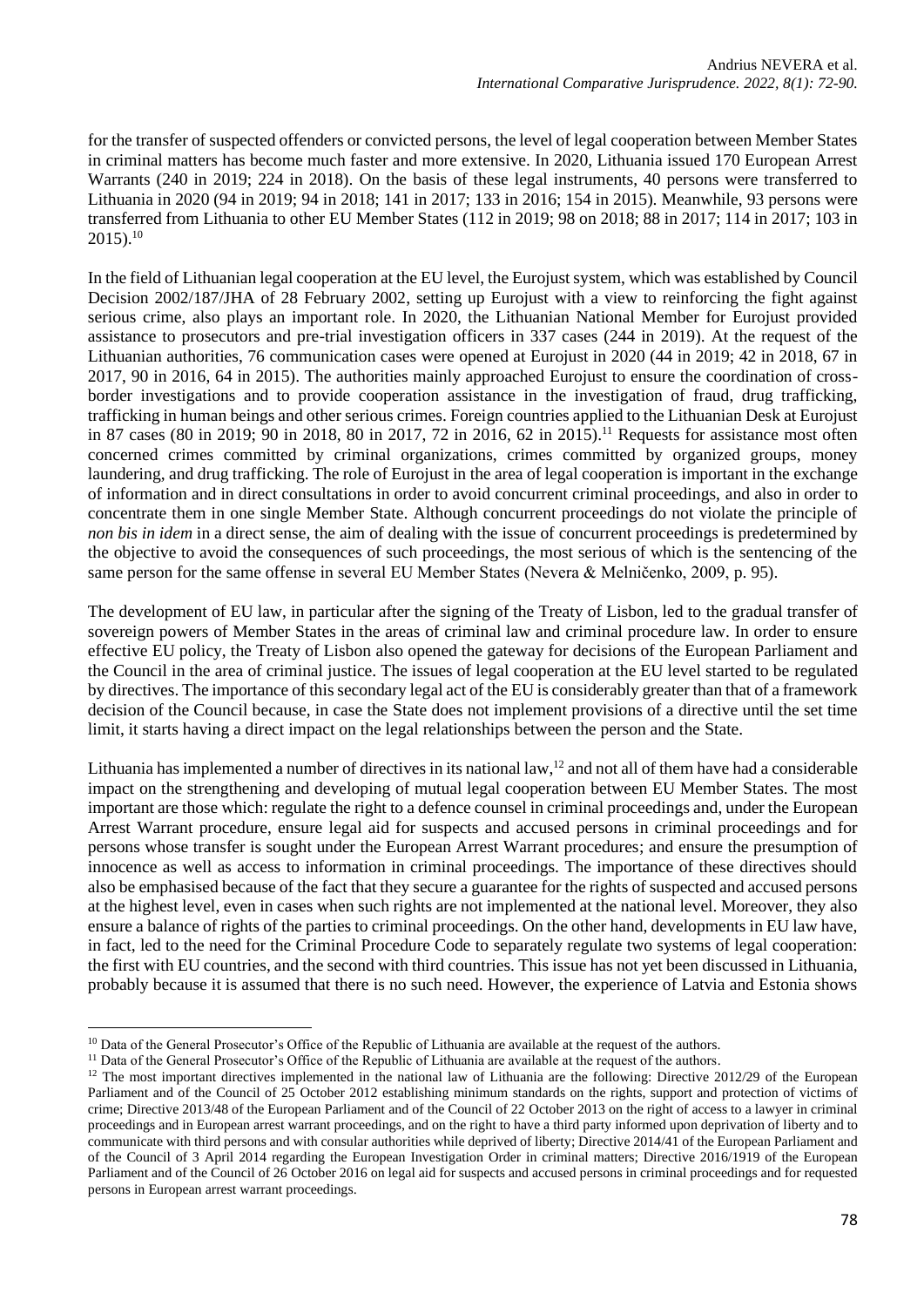that these two strands of legal cooperation need to be separated because of their individuality and different operational principles.

While legal cooperation at the EU level is a priority area, legal cooperation in criminal matters with third countries has been an important and significant direction of Lithuanian legal relations for several years now. In 2020, Lithuania received 399 legal assistance requests from third countries, and submitted 282 (238 in 2019). The extradition of persons from Lithuania was applied 19 times (18 in 2019; 13 in 2018, 12 in 2017, 11 in 2016, 14 in 2015), no request was not granted (1 in 2019; 4 in 2018, 6 in 2017, 2 in 2016, 3 in 2015), and 3 persons were extradited to Lithuania (6 in 2019; 6 in 2018, 3 in 2017, 7 in 2016, 7 in 2015).<sup>13</sup> The statistics show that the legal cooperation of Lithuania in criminal cases is steady and consistent. Nevertheless, the main problem remains that cooperation with certain third countries is further continued in the absence of international agreements, which are compulsory in accordance with the Criminal Procedure Code of the Republic of Lithuania. Considering such an approach in Lithuania and bearing in mind that legal cooperation based on the principle of good faith is impossible without a legal basis, there is a need for a national law to regulate all forms of legal cooperation with third countries in the absence of an international agreement. It is regrettable that this issue has not been discussed in Lithuania, even though the idea of an extradition law was announced even before Lithuania became a member of the EU (Nevera, 1999, pp. 14–20).

# **2. Legal Cooperation in Criminal Matters: Estonian Experience**

Similarly to Lithuania and Latvia, in Estonia, the history of international legal cooperation in criminal matters has been shaped by the reforms of the justice system after the re-establishment of independence. The Supreme Soviet of the Republic of Estonia declared the restoration of the Republic of Estonia on 20 August 1991, proclaiming legal identity and continuity with the pre-World-War-II Republic of Estonia (Mälksoo, 2005, p. 145). Important steps in returning Estonia to the family of democratic States governed by the rule of law were the adoption of the Constitution of the Republic on 28 June 1992, becoming a member of the Council of Europe on 14 May 1993, accession to the EU on 1 May 2004 and the ratification of the European Convention on Human Rights and Fundamental Freedoms, which became binding for Estonia as of 16 April 1996 (Laffranque, 2015, pp. 4–5). The choices Estonia made in rebuilding its justice system and reforming its criminal law determined the competences of the judicial authorities in criminal procedure and their roles in matters of international legal cooperation (Sootak & Pikamäe, 2000, pp. 61–78). Similarly to Lithuania and Latvia, international agreements were important in developing Estonia's relations with other countries, including in the matters of legal cooperation.

# **2.1. Development of national law and signing of international agreements, 1991–2003**

One of the first steps towards a modern justice system after the Soviet annexation era was the establishment of the Prosecutor's Office on 27 August 1991 (Decision of the Presidium of the Supreme Council of the Republic of Estonia, 1991). According to the Prosecutor's Office Act  $\S 1(1)$  and  $1(1<sup>1</sup>)$ , the Prosecutor's Office in Estonia is a government agency within the area of government of the Ministry of Justice, and is independent in the performance of its functions arising from law: the Prosecutor's Office participates in the planning of surveillance necessary to combat and detect criminal offenses, directs pre-trial criminal procedure and ensures the legality and efficiency thereof, represents public prosecution in court and performs other duties assigned by law (Prosecutor's Office Act, 2020). Paragraph 2(2) of the Prosecutor's Office Act stresses that prosecutors shall be independent in the performance of their duties and act only pursuant to law and according to their conscience. The aforementioned is relevant in legal cooperation, especially in the context of EU Framework Decision 2002/584 on the European Arrest Warrant, as the issuing judicial authority has to be independent and participate in the administration of criminal justice (*Minister for Justice and Equality v. OG & PI*, 2019).

The roles of the prosecutors and courts in international cooperation in criminal matters have also been determined by the model of criminal procedure chosen after the restoration of independence. The choice between the elements of competing versus noncompeting models of criminal procedure was discussed in the process of preparing the first draft of the new Code of Criminal Procedure in 1993 (Kergandberg, 2000, p. 86). Although the first draft of

<sup>&</sup>lt;sup>13</sup> Data of the General Prosecutor's Office of the Republic of Lithuania are available at the request of the authors.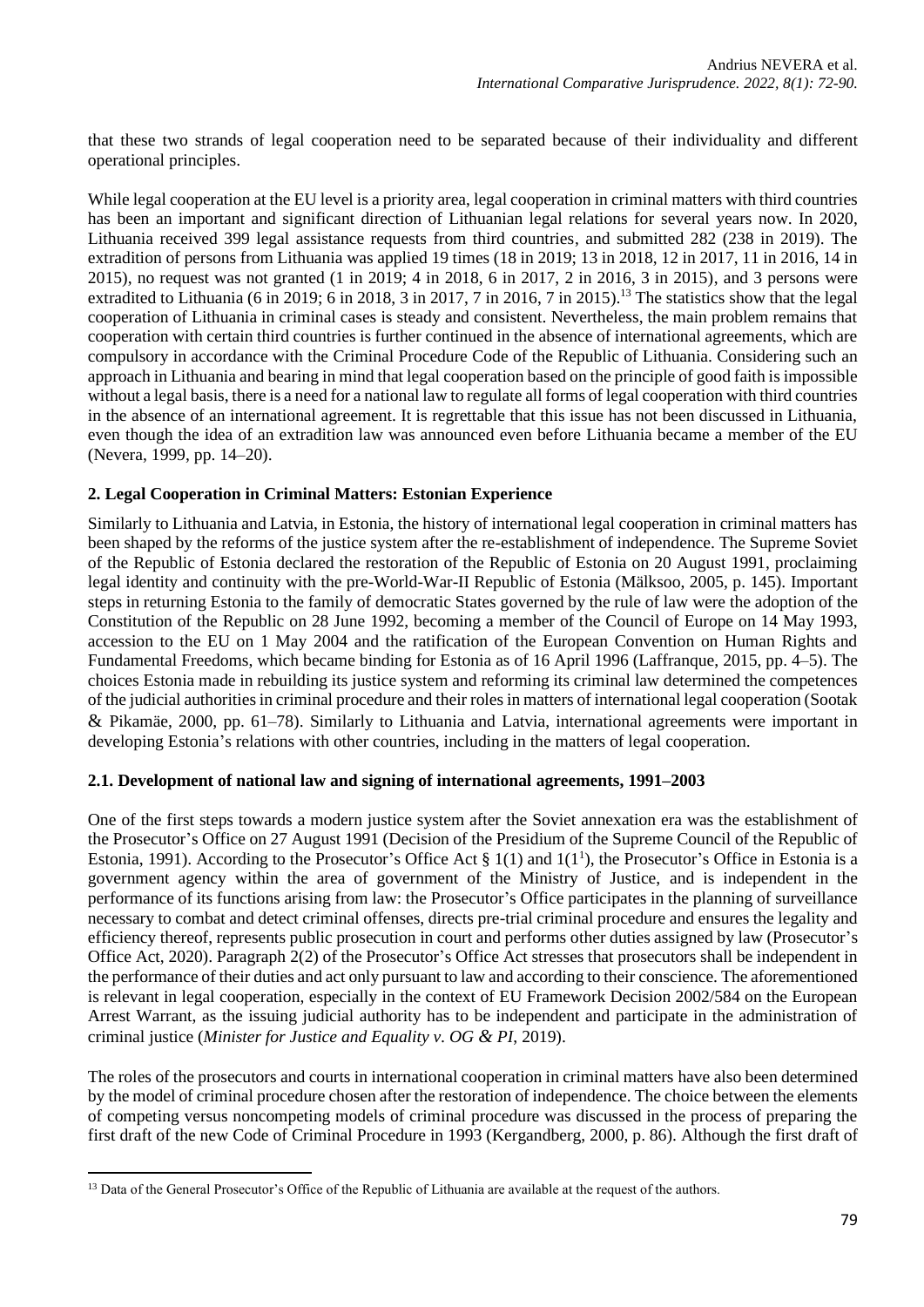the Code of Criminal Procedure was not passed as a law, its ideas influenced the development of the Estonian Code of Criminal Procedure valid today (Lõhmus, 2020, pp. 198–199).

As there was an urgent need to develop cooperation in legal assistance with neighbouring States, bilateral legal assistance agreements covering a broad range of issues in the field of justice were concluded in the 1990s (Jõks, 1996, pp. 8–10). First, Estonia signed bilateral agreements with Latvia, Lithuania, Russia and Ukraine (Jõks, 1996, pp. 8–10). These agreements provided the citizens of contracting States with equal legal protection and required that the judicial institutions of the States provide mutual legal assistance in civil and criminal matters, recognising judgments in civil matters and judgments concerning compensation for damage caused by a criminal offense (Jõks, 1996, pp. 8–10). The foundation of police cooperation between Estonia and Finland was the bilateral agreement on crime prevention, which was signed on 7 June 1995 (Agreement of the Republic of Estonia and Finland, 1995). The Treaty between the United States of America and Estonia on Mutual Legal Assistance in Criminal Matters was signed in Washington on 2 April 1998 (Treaty between the United States of America and Estonia, 1998). The same year, an Agreement of the Republic of Estonia and the Republic of Poland on Provision of Legal Assistance and Legal Cooperation in Civil, Labour and Criminal Matters was signed on 27 November 1999 (Agreement of the Republic of Estonia and the Republic of Poland, 1999).

Alongside this, the objective of acceding the Conventions of the Council of Europe was undertaken: in 1997, a number of Conventions of the Council of Europe, including the European Convention on Extradition, were ratified by the Estonian Parliament (Laatsit, 1999, p. 192–194). Similar to other Baltic States, before accession to the EU, cooperation in criminal matters in Estonia was based on individual bilateral agreements with other countries and multilateral international agreements in the Council of Europe framework. After accession to the EU, due to the primacy of EU law, bilateral agreements between Estonia and EU Member States remained relevant mostly in matters not covered by EU law (*Yassin Abdullah Kadi & Al Barakaat International Foundation v. Council of the European Union and Commission of the European Communities*, 2008, para. 285, 291).

# **2.2. Membership in the European Union and changes in legal cooperation**

Analogous to Lithuania and Latvia, Estonia carried out a profound criminal law reform around the period of accession to the EU. After a long preparation period, the Estonian Code of Criminal Procedure was passed on 12 February 2003 and entered into force on 1 July 2004 (Code of Criminal Procedure, 2003). By that time, the new Penal Code and a number of laws shaping Estonia's courts system had been adopted (Lõhmus, 2020, pp. 198–199). In correlation with becoming a member of the EU, the provisions on international cooperation in criminal matters were revised, and the amended Code of Criminal Procedure that entered into force on 1 July 2004 already contained both the forms of legal cooperation based on the Council of Europe Conventions and those deriving from EU law (Code of Criminal Procedure, 2003). However, already in 2009, a draft act to thoroughly reform criminal procedure was launched to add even more elements from the common law tradition and create a better balance between the elements of competing and noncompeting models of criminal procedure in favour of the former (Lõhmus, 2020, p. 199). As the revision influenced the roles of the courts and the Prosecutor's Office in criminal procedure, they also affected their competences in matters of legal cooperation.

As Estonia has chosen the model in which the pre-trial stage of the criminal procedure is non-competitive, according to § 211(2) of the Code of Criminal Procedure, an investigative body and the Prosecutor's Office has the obligation to gather incriminatory and exculpatory evidence to ascertain the facts vindicating or accusing the suspect (Code of Criminal Procedure, 2021). Paragraph 30(1) of the Code of Criminal Procedure states that the Prosecutor's Office directs pre-court proceedings and ensures the legality and efficiency thereof and represents public prosecution in court. This means that investigators are guided by the instructions given by the prosecutor in charge of the criminal investigation. Although the Prosecutor's Office has a key role in international cooperation during the pre-trial stage of the criminal procedure, it is balanced by the provisions demanding court authorisation for certain procedural acts. For instance, in accordance with § 130(2) of the Code of Criminal Procedure, in pre-court proceedings, a suspect or accused may be taken into custody at the request of the Prosecutor's Office on the basis of an order of a preliminary investigation judge or on the basis of a court order. The specific roles of the prosecutors and courts in international cooperation in criminal matters are described in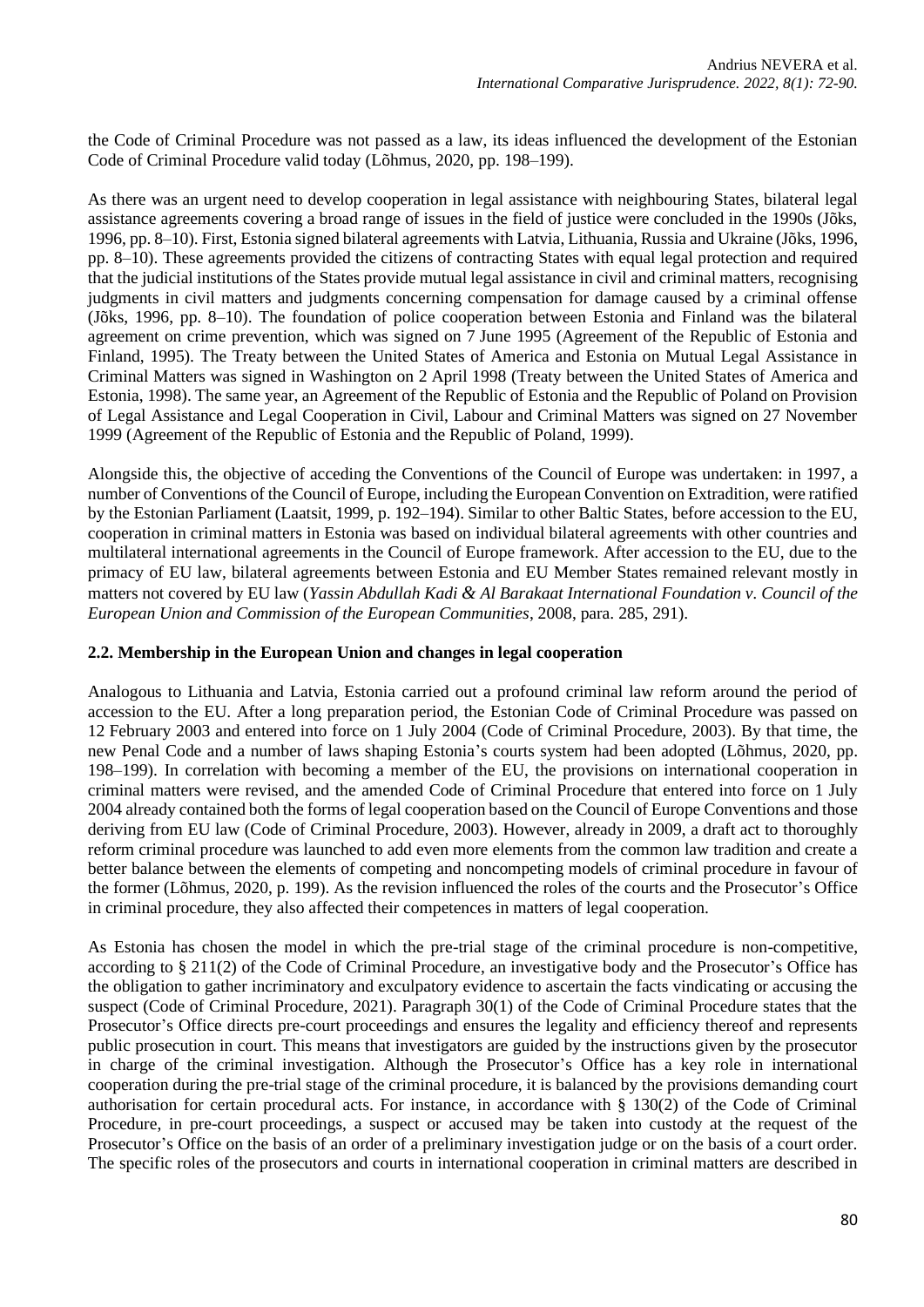chapter 19 of the Code of Criminal Procedure, which contains the regulation regarding legal cooperation in criminal matters.

The regulation in chapter 19 of the Estonian Code of Criminal Procedure derives from the EU and international agreements. Paragraph 433(1) of the Code of Criminal Procedure states that international cooperation in criminal proceedings comprises the extradition of persons to foreign States, mutual assistance between States in criminal matters, execution of the judgments of foreign courts, taking over and transfer of criminal proceedings commenced, cooperation with the International Criminal Court and Eurojust, and extradition to Member States of the EU. The structure of chapter 19 of the Estonian Code of Criminal Procedure has been criticised for not referring to the legal acts the regulation originates from (Ploom, 2010, p. 73). For example, the division of surrender does not refer to Council Framework Decision 2002/584 of 13 June 2002 on the European arrest warrant and the surrender procedures between Member States. This kind of approach makes it difficult for practitioners to connect the regulation in the domestic law to its source in EU or international law (Ploom, 2010, p. 73).

As stated in § 435(1) of the Code of Criminal Procedure, the central authority for international cooperation in criminal proceedings is the Ministry of Justice, unless otherwise provided by law or international legislation binding on the Republic of Estonia. This means that most of the requests in the mutual legal assistance and mutual recognition regime must still be sent to the Ministry of Justice, which verifies whether a request meets the requirements and communicates it to the competent judicial authority. Courts, the Prosecutors' Offices, the Police and Border Guard Board, the Security Police Board, the Tax and Customs Board, the Environmental Inspectorate, the Competition Board, and the Military Police are the judicial authorities competent to engage in international cooperation in criminal proceedings to the extent provided by law and international legislation binding on the Republic of Estonia (para. 435(2) of the Code of Criminal Procedure). The role of the Ministry of Justice as a central authority for international cooperation in criminal proceedings was significantly reduced, as more direct communication between the judicial authorities was allowed with the transposition of a group of EU directives in 2015 (Act amending the Code of Criminal Procedure and other connecting acts, 2014). The same happened in 2017, when Directive 2014/41 regarding the European Investigation Order was implemented (Act amending the Code of Criminal Procedure and the Code of Criminal Procedure Implementation Act, 2017).

As the EU has been actively legislating in the field of legal cooperation in criminal matters, the regulation of legal cooperation in criminal proceedings in the Estonian Code of Criminal Procedure has frequently been revised correspondingly. Due to the numerous amendments, the coherence of chapter 19 has suffered, and the division between the general and special provisions requires clarification (Justiitsministeerium, 2020, p. 1). Significant changes to chapter 19 of the Code of Criminal Procedure were made recently in connection with Directive 2014/41 regarding the European Investigation Order, which was transposed into Estonian national legislation on 6 July 2017. Since then, in accordance with Article 34 of Directive 2014/41/EU, the European Investigation Order has become a main legal tool to gather trans-border evidence, and mutual legal assistance procedures remain applicable only to matters falling outside of the scope of European Investigation Orders, such as legal cooperation with countries not participating in the European Investigation Order regime. In 2019, Estonia issued and submitted close to 300 European Investigation Orders and more than 70 requests for mutual legal assistance in criminal matters (Prokuratuuri aastaraamatud, 2019).

# **2.3. Current reforms**

Up to the present moment, Estonia has faced a challenge in meeting the requirements of international and EU law concerning the regulation of cooperation matters. A work group in the Ministry of Justice has concluded that the regulation on most of the cooperation matters in the Code of Criminal Procedure needs to be changed (Pere, 2019; Plekksepp, 2019). In 2015, the Ministry of Justice started the next profound multi-staged revision of the Code of Criminal Procedure (Justiitsministeerium, 2015). As part of this ongoing process, the regulation in the Code of Criminal Procedure concerning cooperation in criminal matters is currently under review. Another category of challenges for the legislator, also tied to the issues of international cooperation, concerns the questions on how to make criminal proceedings fully digital and solve the problems relating to seizing digital evidence (Laurits, 2016, pp. 113–120).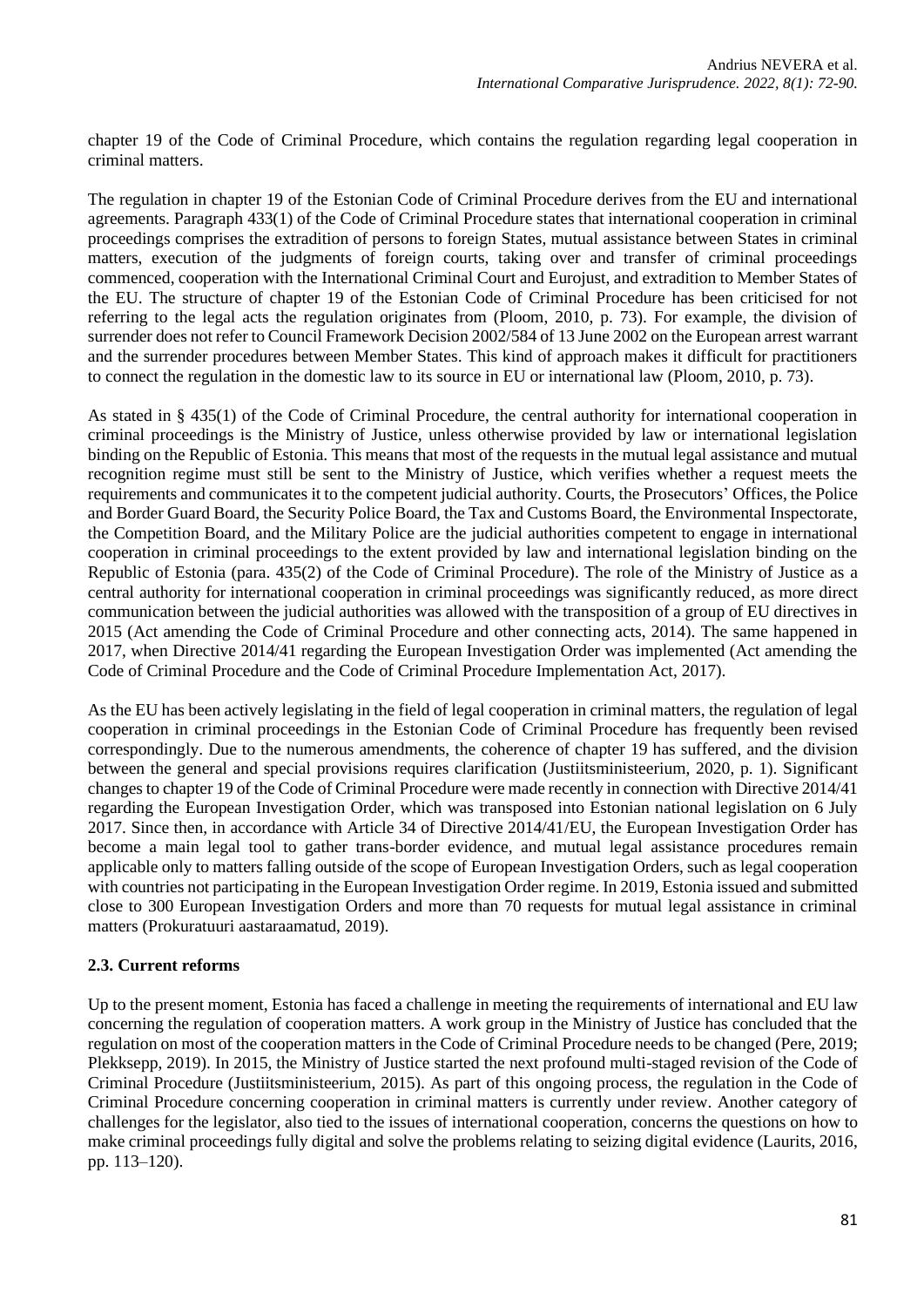Among other suggestions, the working group in the Ministry of Justice has pointed out the need to change the rules of surrender, taking into account the recent case law of the Court of Justice of the EU (Pere, 2019, pp. 21– 28; Plekksepp, 2019, pp. 11–16). The survey also draws attention to further regulating the exchange of information collected by surveillance activities between EU Member States (Pere, 2019, pp. 29–31; Plekksepp, 2019, p. 16). The problems regarding the latter are not solely related to the gaps in Estonian law, but indicate that there might be a need for common EU standards in this field (Pere, 2019, pp. 29–31). The current detailed regulation in chapter 3<sup>1</sup> of the Code of Criminal Procedure on surveillance activities does not fit together with the European Investigation Orders regime, and the problems faced by practitioners remain unaddressed in law (Pere, 2019, pp. 29–31).

The legislative intent drawn up by the Ministry of Justice in 2020 to prepare a draft Act acknowledges the problems pointed out by experts in the current regulation, and sets a goal of changing the part of the Code of Criminal Procedure that covers the matters of international cooperation (Justiitsministeerium, 2020, pp. 1–17). The revision planned should enhance the cooperation of Estonian judicial authorities with EU agencies, correct the errors formerly made in the implementation of international and EU law, help to assure the rights of the participants in criminal proceedings, and facilitate legal certainty (Justiitsministeerium, 2020, pp. 1–17).

### **3. Legal cooperation in criminal matters: Latvian experience**

Similarly to the other Baltic States, the legal system of Latvia has been subject to several periods of transformation. The first period began on 21 August 1991, when Latvia re-established its independence. Within a short period of time, Latvia had to move from the Soviet to the continental European legal system in the form of a democratic and legal State. The second period pertains to Latvia's accession to the EU.

As Latvia re-established its independence, citizens had to rediscover the importance of the idea of a legal State. Not only did we have to understand these values academically, but also to ensure their practical implementation in legal reality. The creation of the new legal system was a serious challenge not only for the legislator, but also for the Latvian community of lawyers. The Western legal system is based not only on well-composed normative acts, but also on the skills of law enforcement actors to fairly apply the rights created by the legislator (Āboltiņa, 2012).

In order to transform the two legal reform processes (Kaija, 2013, pp. 15–20) in Latvia, the volume of the required legislative work was significantly higher than in most other EU countries. This is because these other countries were characterized by a stable legal system that had been formed for decades, where legal principles did not all have to be rapidly altered because instead they had been continuously developed.

#### **3.1. The development of national law, 1990–2005**

It is important to stress that in the 1990s the transformation of criminal law was the least problematic area of law compared to other rights. Immediately after the restoration of independence, after the abolition of anti-democratic criminal law rules (anti-Soviet propaganda, etc.), Latvian criminal law theory generally met the requirements of a democratic legal State. However, many criminal-political concepts were outdated (Meļķisis, 1999), and a new legal framework for international cooperation was also needed.

As one of the first laws in the field of international cooperation in criminal matters, the Law of the Republic of Latvia on Amendments and Supplements to the Latvian Soviet Criminal Procedure Code and the Latvian Soviet Civil Procedure Code was adopted on 13 August 1991 (On amendments and supplements to the Code of Criminal Procedure of the Latvian SSR and the Code of Civil Procedure of the Latvian SSR, 1991). The amendments provided the procedures under which judicial and pre-trial investigation authorities would contact relevant foreign authorities following the arrangements determined by the laws in force in the Republic of Latvia and in accordance with international agreements concluded by the Republic of Latvia with relevant foreign States. Communication with foreign States with whom agreements were lacking would take place via the Ministry of Foreign Affairs of the Republic of Latvia.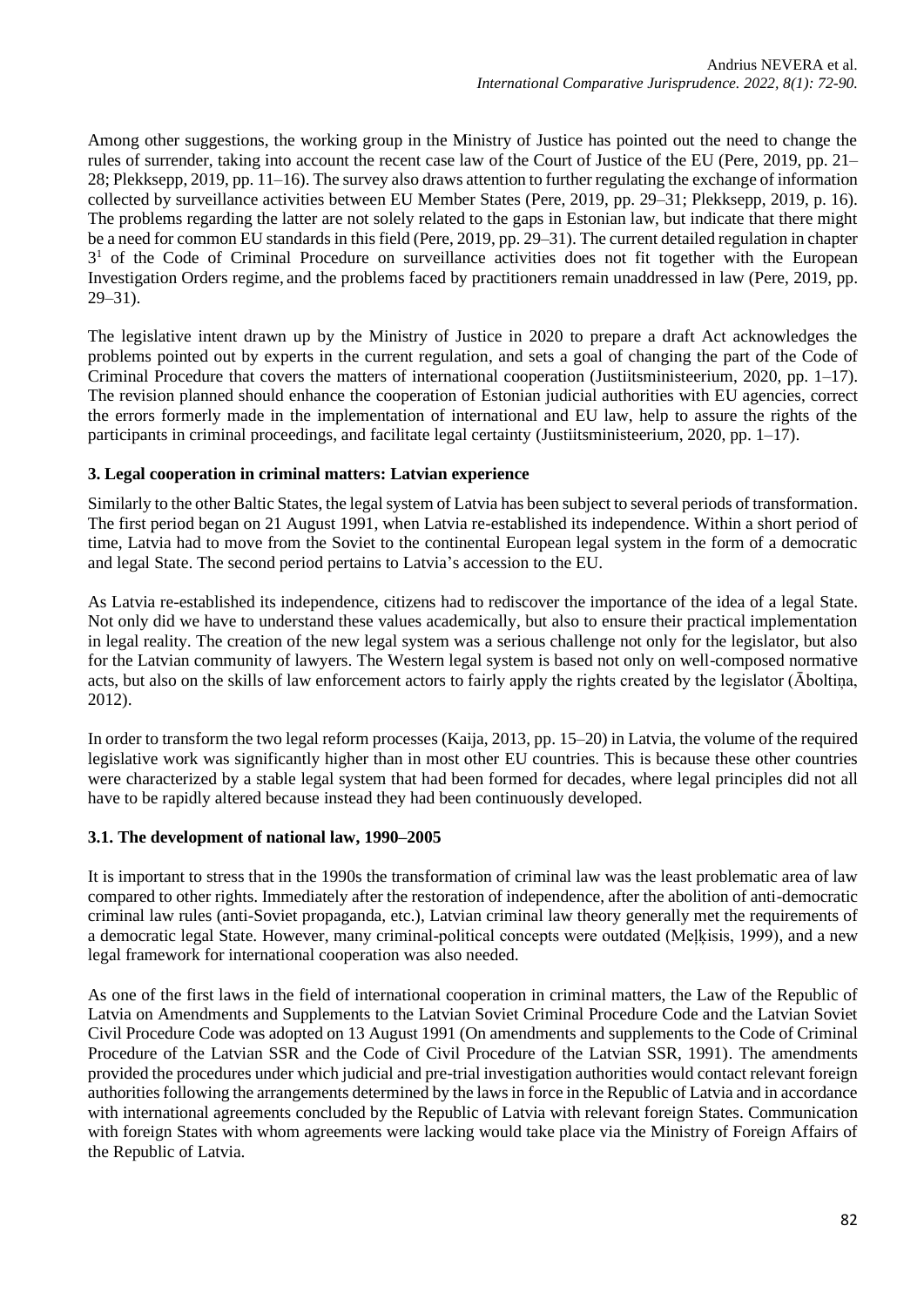The subsequent laws to be mentioned refer to the Law of the Republic of Latvia on Amendments and Supplements to the Latvian Civil Procedure Code, Latvian Criminal Code and Latvian Criminal Procedure Code of 27 April 1993 (On amendments and supplements to the Latvian Civil Procedure Code, the Latvian Criminal Code and the Latvian Code of Criminal Procedure, 1993). This law amended the existing articles on cooperation and provided supplements for the Criminal Procedure Code with a number of new significant articles, providing procedures for the following: 1) communication between the court, prosecution office and inquiry authorities, on one hand, and relevant foreign authorities on the other; 2) the application of the criminal procedure law to foreign citizens and stateless persons; 3) carrying out of assignments of foreign authorities while conducting procedural operations; 4) tackling issues pertaining to the requests of foreign institutions to initiate a criminal case, initiate or take over criminal proceedings in relation to a person who had committed a criminal offense abroad and had returned to the Republic of Latvia; and 5) the application of a procedure to a foreign citizen who had committed a criminal offense in the territory of the Republic of Latvia and then returned to their home country. The amendments also established the procedure for extradition requests concerning the persons to be directed and determined the limits of criminal liability of the persons extradited abroad.

The norms of the Latvian Criminal Procedure Code were subsequently supplemented and amended by the laws of the Republic of Latvia of 2 June 1994, 20 February 1997, 14 October 1998 and 22 December 1999, which specified the procedure for extradition of a person, determined the terms and deadlines for the detention of a foreign citizen and other issues. International cooperation and relevant procedures in Latvia were regulated not only by the Latvian Criminal Procedure Code, which sets out the general principles of cooperation, but also by international agreements concluded by the Republic of Latvia or its institutions with the respective countries or their institutions. In 1999, the Criminal Law entered into force. There was a great need for the adoption of a new Criminal Procedure Law because the old Criminal Procedure Code of the Latvian Soviet Republic of 1961 was still applicable in Latvia, which was renamed the Latvian Criminal Procedure Code after the restoration of State independence. Finally, on 1 October 2005, the Criminal Procedure Law entered into force in Latvia (Criminal Procedure Law, 2005), which was designed to attain the following aims: 1) to create an opportunity for Latvian law enforcement institutions to act in accordance with the principles of criminal justice of the Council of Europe and the EU and to use a more modern solution of criminal procedural relations recognized in the world; 2) to prevent the expanding backlog of pending cases in pre-trial investigation institutions and courts as well as to reduce lengthy legal proceedings; and 3) to reduce the basis for complaints about violations of human rights. Part C of the Criminal Procedure Code specifically focuses on international cooperation in criminal law and stipulates that Latvia requests and ensures a foreign country with cooperation in the following areas of criminal law: 1) extradition of a person for criminal prosecution, trial or execution of a judgment, or determination of coercive measures of a medical nature; 2) transfer of criminal proceedings; 3) execution of procedural actions; 4) execution of security measures not related to deprivation of liberty; 5) recognition and enforcement of a judgment; and 6) in other cases provided for in international agreements.

# **3.2. Membership in the European Union and changes in legal cooperation**

Less than two years before the adoption of the Criminal Procedure Law, another very important event took place when, on 1 May 2004, Latvia became a full member of the EU. Prior to and especially after accession to the EU, a number of laws were developed in Latvia in order to adapt the national legal framework to the EU regulation.

In the past in Latvia, as well as in other EU countries, in order to ensure more efficient and expeditious criminal investigations, legal cooperation in criminal matters within the EU was largely determined by international agreements, such as the Conventions on: Mutual Assistance in Criminal Matters; the Transfer of Legal Proceedings; the Execution of Criminal Sentences; the Transfer of Sentenced Persons; and Extradition. These Conventions mainly regulate the issues that do not directly affect an individual; instead, they regulate the mechanism of cooperation between competent national authorities and determine the procedural arrangements for cooperation. Then, within the EU, traditional mutual assistance is replaced by new instruments based on mutual recognition.

For a long time, criminal law was the sovereign domain of each country, including Latvia; however, over time more and more sovereign rights have been transferred to the EU. With the implementation of the Lisbon Treaty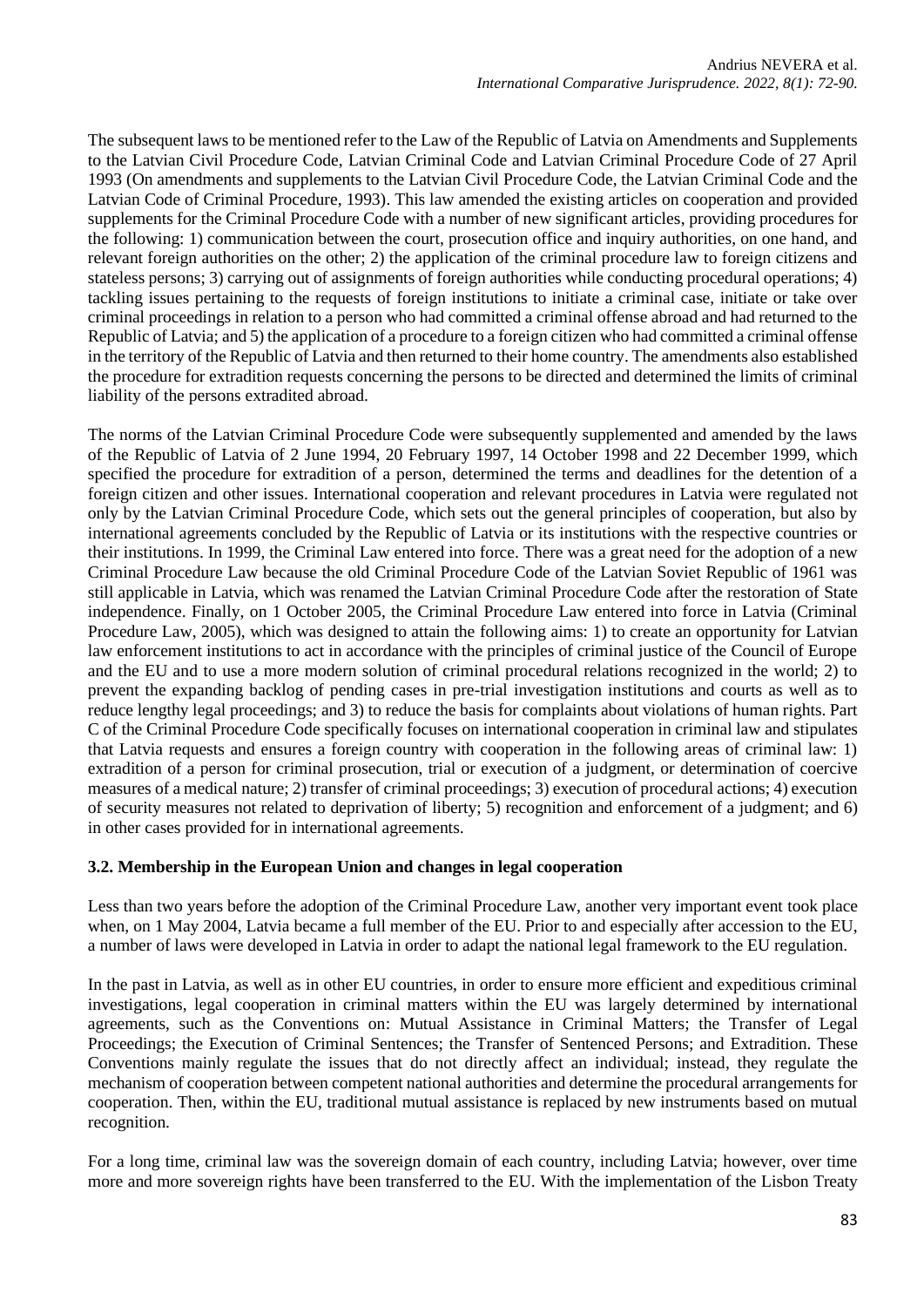in particular, criminal law is being aligned with other areas of EU activities. The EU has acquired a clear legal basis for the adoption of directives in criminal law, which is done in order to ensure the effective implementation of EU policies involving harmonisation measures. The Lisbon Treaty gives the EU wide competence in both criminal and substantive criminal law (Towards an EU Criminal Policy, 2011).

At present, legal cooperation in criminal matters in the EU is one of the fastest growing areas. The impact of EU regulation in Latvia has been seen in several important directions. For example, the Criminal Procedure Law in Latvia has been supplemented and enhanced by the norms pertaining to more than 10 EU Council Framework Decisions,<sup>14</sup> which have significantly contributed to the development of the mutual legal assistance and mutual recognition framework. One of the most extensive amendments to Part C of the Criminal Procedure Law entered into force on 1 July 2012 when Part C was restructured, separating the legal framework applicable in cooperation with EU countries from that applicable in cooperation with other countries.

Under Article 34(2)(b) of the Treaty on the EU, firstly, framework decisions are binding to Member States as to the result to be attained but leave the choice of form and methods to the national authorities, and, secondly, they do not exercise a direct effect. However, although Framework Decisions cannot have a direct effect, their binding nature means that national authorities, in particular national courts, have an obligation to interpret national law in conformity with EU law, allowing national courts to implement their competence in order to ensure the full effectiveness of EU law in cases submitted to them. In applying national law, the national court must interpret it, which is why it has an obligation to conduct interpretation taking into account, as far as possible, the wording and purpose of the Framework Decision in order to achieve the expected results (Judgment of Ognyanov, 2016, para. 56, 58, 59).

Another aspect to consider is the fact that the obligation of the national court is to take account of the content of the Framework Decision in interpreting and applying the provisions of national law, and it is constrained by general principles of law – in particular, the principle of legal certainty and the principle of non-retroactivity. These principles do not preclude that such an obligation, passed on the basis of the Framework Decision and irrespective of the law adopted for its implementation, may impose or increase criminal liability on persons who violate those legal provisions in their activities (Judgment of Daniel Adam Popławski, 2015, para. 32, 33).

Another development of the Criminal Procedure Law includes amendments aimed at strengthening procedural guarantees for persons involved in criminal proceedings, both the person entitled to defence and the victim. The amendments were designed to implement minimum standards in criminal proceedings in national law, which resulted from the directives of the European Parliament and of the Council.<sup>15</sup> Evaluating the requirements of the directives and their impact on the Latvian legal norms of criminal procedure and their practical application, it can be concluded that changes were necessary both in the norms of the Criminal Procedure Law and in the practical execution of criminal proceedings. Changes in the Criminal Procedure Law, however, would not be considered fundamental, which completely changed the understanding of the range of rights of victims or other persons involved in criminal proceedings. It should be noted that in some aspects the Criminal Procedure Law even provides for a broader and more favourable regulation of, for example, the status of a victim. It should also be noted that the directive lays down minimum rules, and each Member State may extend the rights set out in the directive in order to ensure a higher level of protection.

In the context of legal cooperation in criminal matters, Directive 2011/99 of the European Parliament and of the Council of 13 December 2011 on the European Protection Order should be emphasized. The Directive was transposed in Latvia by amendments to the Criminal Procedure Law, which entered into force on 25 February 2015. The introduced mechanism provides that the protection provided to a natural person in one Member State remains and continues to apply in any other Member State to which the person is moving or has moved. It also ensures that citizens of the EU do not lose protection under Article 3(2) of the EU Treaty and Article 21 of the

<sup>&</sup>lt;sup>14</sup> See footnote 9. In additional, for example: Council Framework Decision 2009/948/JHA of 30 November 2009 on prevention and settlement of conflicts of exercise of jurisdiction in criminal proceedings.

<sup>&</sup>lt;sup>15</sup> See footnote 12.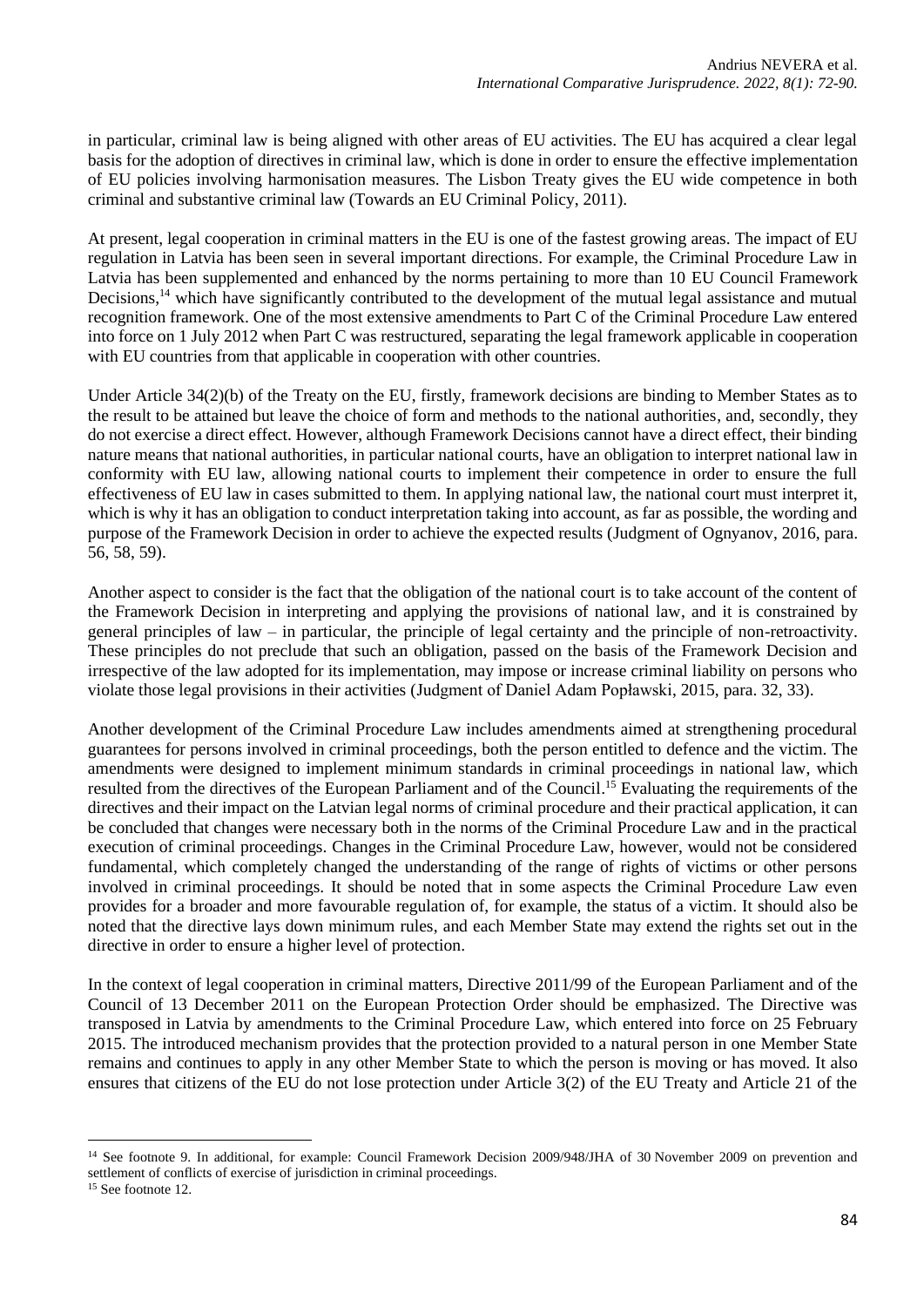Treaty on the EU Functioning by legally exercising their right to free movement and to residence in the territory of the Member States.

The protection measure included in the European Protection Order adopted by the EU Member State may be recognised in Latvia by the State Police, making a decision and applying to the person a highly similar protection measure in accordance with the security measures provided for in the Criminal Procedure Law or alternative sanctions or probation measures included in the Criminal Law.

In the context of the exchange of information between Member States and EU agencies, reference should be made to Directive 2014/41 of the European Parliament and of the Council of 3 April 2014 on the European Investigation Order in Criminal Matters, which has been implemented by introducing amendments to the Criminal Procedure Law, which entered into force on 26 April 2017. This Directive extended the possibilities for the EU Member States to obtain evidence on the territory of another Member State and facilitated obtaining it, since it is necessary to fill in one single form document, the European Investigation Order, in order to obtain new or existing evidence and to obtain evidence in real time. This replaced the arrangements previously in place, which required a two-step system for obtaining specific evidence, initially asking for a freeze of evidence, but subsequently requesting the transfer of that evidence in the form of a separate request for legal assistance. It should be noted that the provisions and regulations of the Directive are not binding in cooperation with Denmark and Ireland.

In criminal legal cooperation, the competent authorities of Latvia are entitled to cooperate with Eurojust and the European Judicial Network in Criminal Matters. The immediate challenge for the future in the field of legal cooperation relates to the adoption of Council Regulation 2017/1939 of 12 October 2017 in order to implement enhanced cooperation for the establishment of the European Public Prosecutor's Office, on the basis of which the European Public Prosecutor's Office (hereinafter – EPPO) will be established with the aim to protect the financial interests of the EU. However, on 14 November 2018, Regulation 2018/1805 of the European Parliament and of the Council was adopted on 14 November 2018 on the Mutual Recognition of Freezing Orders and Confiscation Orders. In accordance with Article 41 of the Regulation, this Regulation will start to apply to all EU Member States with the exception of Denmark and Ireland from 19 December 2020.

It should be noted that, evaluating the norms included in Part C of the Criminal Procedure Code, it can be concluded that the legal regulation of international criminal co-operation can be divided into two types: 1) legal norms regarding the Member States of the EU; 2) legal norms for all countries that are not Member States of the EU. Latvia has concluded several agreements with foreign States on legal assistance and legal relations in civil, family and criminal matters.<sup>16</sup> However, having analysed the statistical data provided by the Prosecutor General's Office for International Cooperation, it can be concluded that cooperation is most actively conducted with EU countries. For example, when assessing requests for extradition from foreign countries for the period of 5 years, it is concluded that overall there were 79 requests received in 2015, with only 10 requests for extradition from outside the EU. In 2016, a total of 80 requests for extradition were received, of which 64 were European arrest decisions, while only 16 were extradition requests from outside the EU. Similar trends were also observed in 2017, when a total of 83 requests were received, of which 10 requests were from outside the EU. As for 2018, the total number of received requests was 66, of which 16 were from outside the EU. In 2019, a total of 80 requests were received, of which 13 were from outside the EU. In 2020, only 55 requests were received, of which 10 were from outside the EU (Latvijas Republikas ģenerālprokurora ziņojums par 2020. gadā paveikto un 2021. gada darbības prioritātēm, 2021, p. 136). In turn, in 2021, 68 extradition requests were received from abroad, including 10 extradition requests from non - EU countries (Latvijas Republikas ģenerālprokurora ziņojums par 2021. Gadā paveikto un 2022. Gada darbības prioritātēm, 2022, p. 228).

<sup>&</sup>lt;sup>16</sup> For example: Treaty between the Republic of Latvia and the government of the United States of America on mutual legal assistance in criminal matters (1997); Treaty between the Republic of Latvia and the People's Republic of China on Mutual Judicial Assistance in Criminal Matters (2004). A full list of main treaties of Latvia is available at https://eur-lex.europa.eu/legalcontent/GA/TXT/?uri=CELEX%3A52010XC1217%2801%29.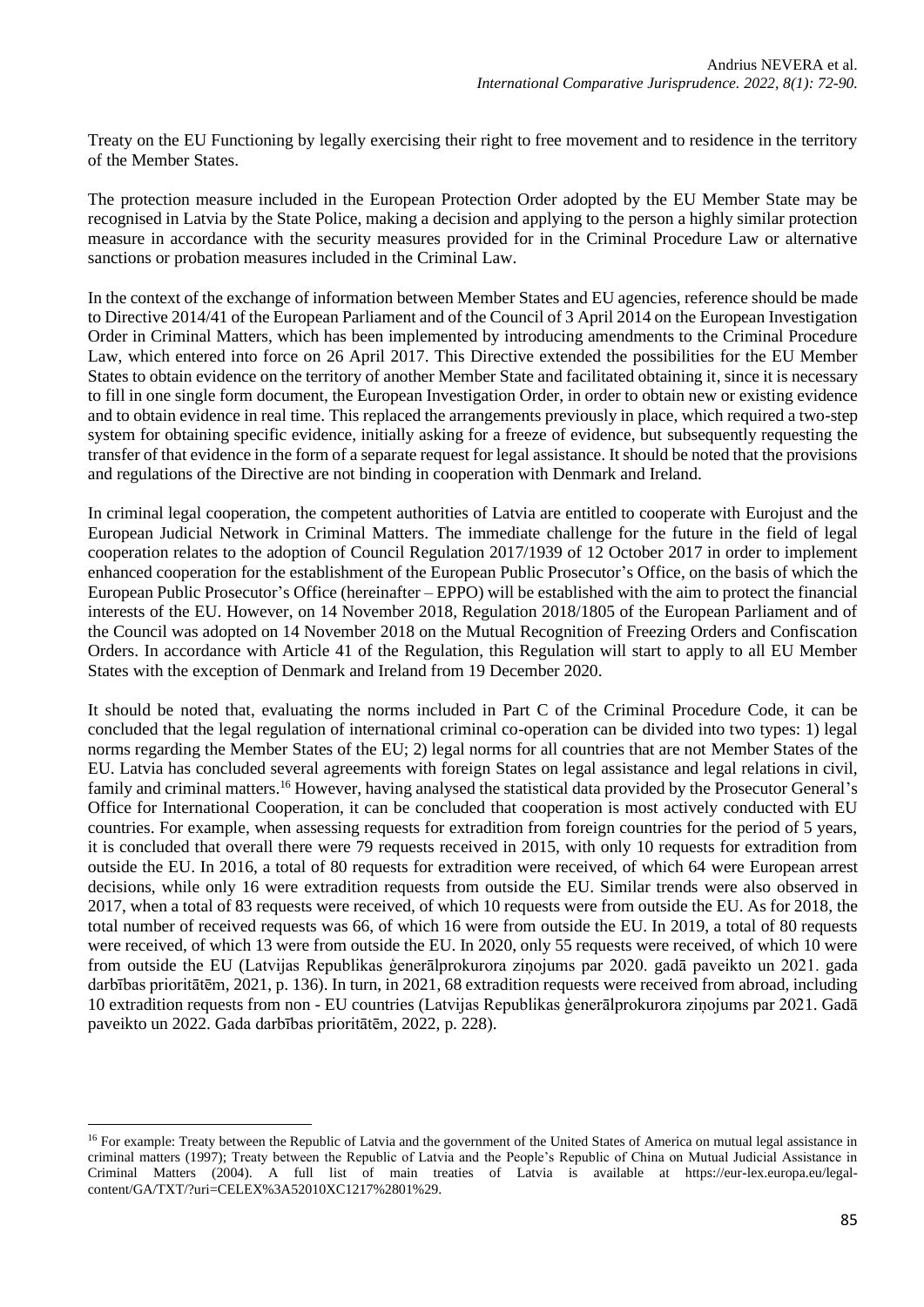### **4. Assessing experiences and prospects for legal cooperation**

One of the most significant benefits in terms of comparative research is the opportunity to gain knowledge of different legal systems and different countries, which allows us to find both commonalities and differences. It must be admitted that Latvia, Lithuania and Estonia have a lot in common. This is primarily due to the similar historical development of these countries over the last 30 years.

The three Baltic States have started to reform their national legal norms at essentially the same time, which has led to their independent policies on legal cooperation in criminal matters. The policy of signing international treaties and acceding to international conventions already in force was also developed independently, but along very similar lines. This ensured the smooth and efficient handling of various legal cooperation issues, allowed for the transformation of their legal systems and provided adequate preparation for the major challenges of EU membership.

The period of membership of Lithuania, Estonia and Latvia in the EU and the experience of the European Court of Human Rights have shown that the desire to ensure that the level of human rights does not fall below the standards guaranteed by the Charter of Fundamental Rights of the EU or by the European Court of Human Rights has led to periodic changes in the area of legal cooperation in criminal matters. Much of this change is also linked to the implementation of the Lisbon Treaty, which gave the EU a clear legal basis for adopting directives in the field of criminal law. The changes brought about by the Directives also require changes at the national level. In fact, their multiplicity and pertinence make it possible to say that legal cooperation in criminal matters is becoming the fastest-growing area. It is this aspect that leads to the need to review national regulation. Latvia largely met this challenge in 2012, when it separated the systems of legal cooperation between EU countries and third countries in the Criminal Procedure Code. Estonia identified this need in 2015 by initiating a thorough and multilevel review of the Criminal Procedure Code. Regrettably, in Lithuania there is no discussion on this issue yet, although the need for it is clear. There is also a lack of a national law on extradition, although history and the experience of other countries show that it is necessary to ensure smooth legal cooperation based on the principle of goodwill.

Undoubtedly, the regulation of criminal procedure will continue to be significantly affected by the development of EU law, which aims at harmonising rights and promoting cross-border cooperation. The activities of the EPPO will become an important area of legal cooperation between the Member States of the EU in the near future. The challenges related to the establishment of the EPPO and its cooperation with the national Prosecutor's Office will become known in the near future, after the EPPO starts operating. As the EPPO will operate within national legal systems, the co-existence of EU and national law may raise issues of further integration in the field of criminal procedure.

The processes of digitisation of criminal procedure that are gaining momentum both in the Baltic States and in other Member States of the EU will also have a major impact on the area of legal cooperation. It is likely that EU legal instruments will undergo considerable transformations in this area in order to ensure smooth cooperation of judicial institutions and also a high level of protection of the rights of all participants in criminal proceedings. This challenge will be in particular relevant in developing legal cooperation with third countries because the national rules of EU Member States regulating legal cooperation with third countries are currently applied in isolation to a certain extent, and there is no information exchange system which would be unified at least at the minimum level.

#### **Conclusions**

1. After the re-establishment of independence, Lithuania, Estonia and Latvia have accomplished much in order to create frameworks of legal cooperation in criminal matters that are underpinned by national laws, EU legal acts, and international agreements. Although each State dealt with the issues of legal cooperation arrangements differently, they have succeeded in ensuring the smooth and effective application of different legal cooperation issues.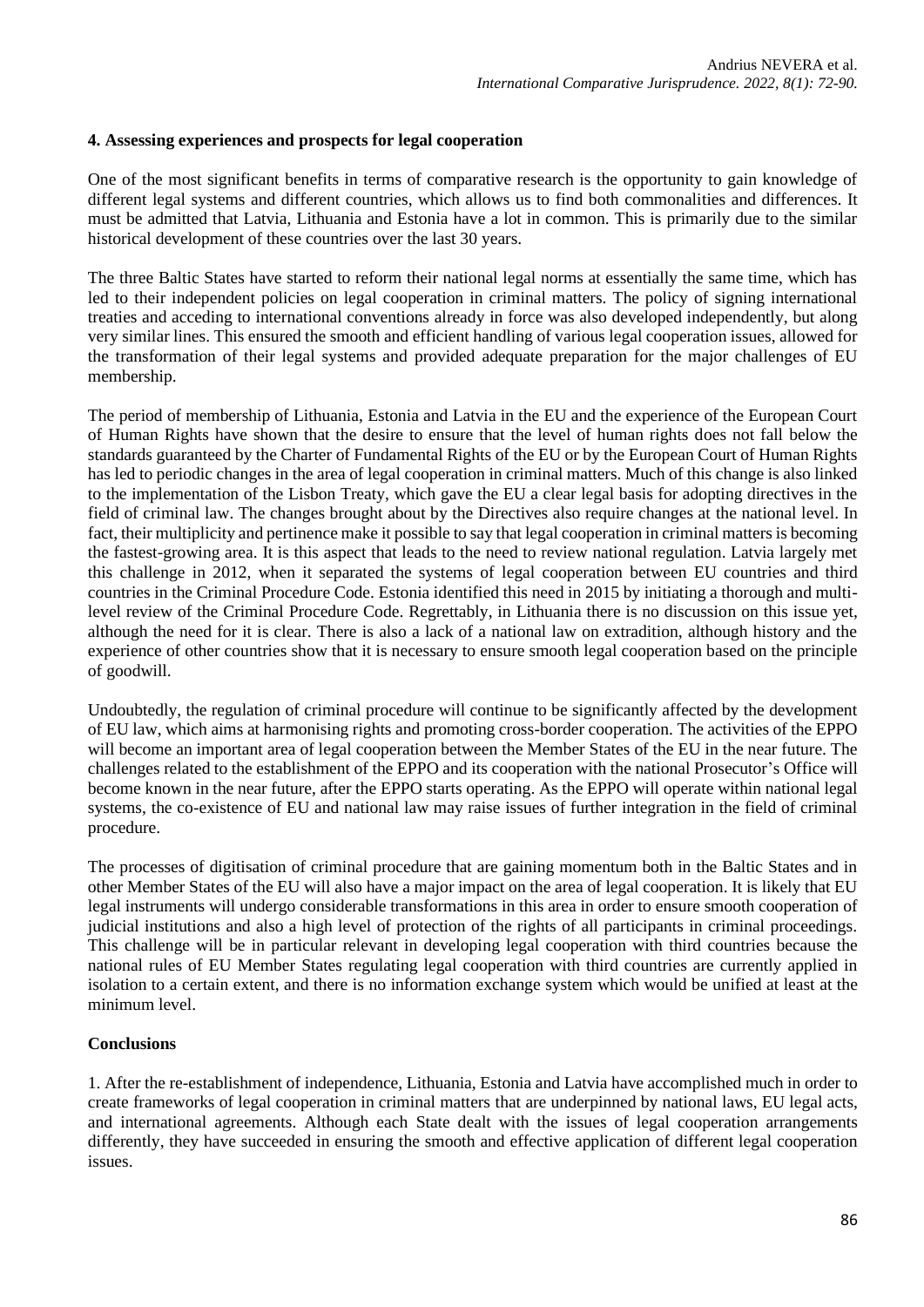2. At present, the process of legal transformation in Lithuania, Estonia and Latvia has been completed. The Baltic countries are fully-fledged members of the Western legal system with confidence in the values of a democratic and legal State, such as respect, human rights and the rule of law. The three countries are aware of themselves as part of a united Europe and recognize the value system on which the EU is based. A significant amount of work has been completed over the period of the last 30 years, the evidence of which is a system that facilitates and accelerates international cooperation in the field of criminal law.

3. The ambition to ensure that the level of human rights should be not lower than the guaranteed EU standards means that legal cooperation in criminal matters must be developed periodically. Moreover, the pursuit of the relevant goals should predetermine reforms in the provisions of national criminal procedure codes regulating legal cooperation.

4. Undoubtedly, the challenges related to the establishment of the EPPO and its cooperation with the national Prosecutor's Office will become known in the near future, after the EPPO starts operating.

5. The digitisation of criminal proceedings will also have a significant impact on the area of legal cooperation. This challenge will be particularly relevant for the development of legal cooperation with third countries, as currently the national legal rules of the EU Member States on legal cooperation with third countries are applied in a somewhat isolated manner, without a system of information exchange that is harmonised at least at a minimum level. For this reason, the right of citizens of EU Member States and their family members to move and reside freely within the territory of the EU is not ensured if a person is detained in any other EU Member State as a result of an international search initiated by a third country.

6. A search for statistics relevant to the research showed that they are given different meanings in the Baltic countries. In Lithuania and Latvia, official statistics are given more attention and can therefore provide much more information when assessing the situation of legal cooperation, correlations with legislative developments and tendencies.

7. The experience of legal cooperation with third countries also shows that there is a need to address not only the issue of the development of such cooperation but also the need for national laws to regulate legal assistance based on the principle of good faith – otherwise, such processes may not be considered as legal. This ensures, at least, the fundamental rights of suspects, the importance of which has been emphasised in all EU legislation and international legal instruments that are binding for all the Member States of the EU.

#### **References**

Āboltiņa, S. (2012). Tiesību transformācijas process Latvijā ir noslēdzies. Retrieved from [http://www.saeima.lv/lv/par-saeimu/saeimas](http://www.saeima.lv/lv/par-saeimu/saeimas-darbs/saeimas-priekssedetaja-solvita-aboltina/saeimas-priekssedetajas-aktualitates-2/20125-aboltina-mes-esam-pilntiesigi-rietumu-tiesibu-sistemas-piederigie-ar-tai-raksturigo-parliecibu-par-d)[darbs/saeimas-priekssedetaja-solvita-aboltina/saeimas-priekssedetajas-aktualitates-2/20125-aboltina-mes-esam-pilntiesigi-rietumu](http://www.saeima.lv/lv/par-saeimu/saeimas-darbs/saeimas-priekssedetaja-solvita-aboltina/saeimas-priekssedetajas-aktualitates-2/20125-aboltina-mes-esam-pilntiesigi-rietumu-tiesibu-sistemas-piederigie-ar-tai-raksturigo-parliecibu-par-d)[tiesibu-sistemas-piederigie-ar-tai-raksturigo-parliecibu-par-d](http://www.saeima.lv/lv/par-saeimu/saeimas-darbs/saeimas-priekssedetaja-solvita-aboltina/saeimas-priekssedetajas-aktualitates-2/20125-aboltina-mes-esam-pilntiesigi-rietumu-tiesibu-sistemas-piederigie-ar-tai-raksturigo-parliecibu-par-d)

Abramavičius, A., Mickevičius, D., & Švedas G. (2005). *Europos Sąjungos teisės aktų įgyvendinimas Lietuvos baudžiamojoje teisėje*. Vilnius: Teisinės informacijos centras.

Additional Protocol to the European Agreement on the Transmission of Applications for Legal Aid. (2001). *ETS* 179. Retrieved from <https://rm.coe.int/1680080624>

Agreement between the Government of the Republic of Lithuania and the Government of Georgia on Cooperation in the Fight against Crime. (2013). Retrieved from [https://e-seimas.lrs.lt/rs/lasupplement/TAD/4afdb040df3411e3a0be833418c290fb/](https://e-seimas.lrs.lt/rs/lasupplement/TAD/4afdb040df3411e3a0be833418c290fb/da58dd60450811e59cf1cfda14b526c5/) [da58dd60450811e59cf1cfda14b526c5/](https://e-seimas.lrs.lt/rs/lasupplement/TAD/4afdb040df3411e3a0be833418c290fb/da58dd60450811e59cf1cfda14b526c5/)<br>Billot, A. (1874).

Billot, A. (1874). *Traité de l'extradition*. Paris. Retrieved from: [https://books.google.lt/books?id=3wZiAAAAcAAJ&printsec=frontcover&hl=lt&source=gbs\\_ge\\_summary\\_r#v=onepage&q&f=false](https://books.google.lt/books?id=3wZiAAAAcAAJ&printsec=frontcover&hl=lt&source=gbs_ge_summary_r#v=onepage&q&f=false)

Čepas, A. (2003). Europos arešto orderis: pirmieji Europos Sąjungos baudžiamosios teisės ir baudžiamojo proceso teisės žingsniai Lietuvoje. *Teisės problemos*, *41*(3), 97–113.

Čepas, A., & Švedas, G. (2008). *Tarptautinė teisinė pagalba baudžiamosiose bylose. Asmenų, įtariamų padarius nusikalstamą veiką, išdavimas baudžiamajam persekiojimui (ekstradicija, perdavimas Tarptautiniam baudžiamajam teismui arba pagal Europos arešto orderį)*. Vilnius: Teisinės informacijos centras.

Council Decision 2002/187/JHA of 28 February 2002 setting up Eurojust with a view to reinforcing the fight against serious crime, also plays an important role. Official Journal L 063, 06.03.2002, pp. 1–13. Retrieved from [https://eur-lex.europa.eu/legal](https://eur-lex.europa.eu/legal-content/EN/TXT/?uri=CELEX:32002D0187)[content/EN/TXT/?uri=CELEX:32002D0187](https://eur-lex.europa.eu/legal-content/EN/TXT/?uri=CELEX:32002D0187)

Council Framework Decision 2008/909/JHA of 27 November 2008 on the application of the principle of mutual recognition to judgments in criminal matters imposing custodial sentences or measures involving deprivation of liberty for the purpose of their enforcement in the European Union. OJ L 327, 5.12.2008, pp. 27–46. Retrieved from [https://eur-lex.europa.eu/legal](https://eur-lex.europa.eu/legal-content/EN/ALL/?uri=CELEX%3A32008F0909)[content/EN/ALL/?uri=CELEX%3A32008F0909](https://eur-lex.europa.eu/legal-content/EN/ALL/?uri=CELEX%3A32008F0909)

Council Framework Decision 2009/299/JHA of 26 February 2009 amending Framework Decisions 2002/584/JHA, 2005/214/JHA, 2006/783/JHA, 2008/909/JHA and 2008/947/JHA, thereby enhancing the procedural rights of persons and fostering the application of the principle of mutual recognition to decisions rendered in the absence of the person concerned at the trial. OJ L 81, 27.3.2009, pp. 24–36. Retrieved from <https://eur-lex.europa.eu/legal-content/EN/TXT/?uri=celex%3A32009F0299>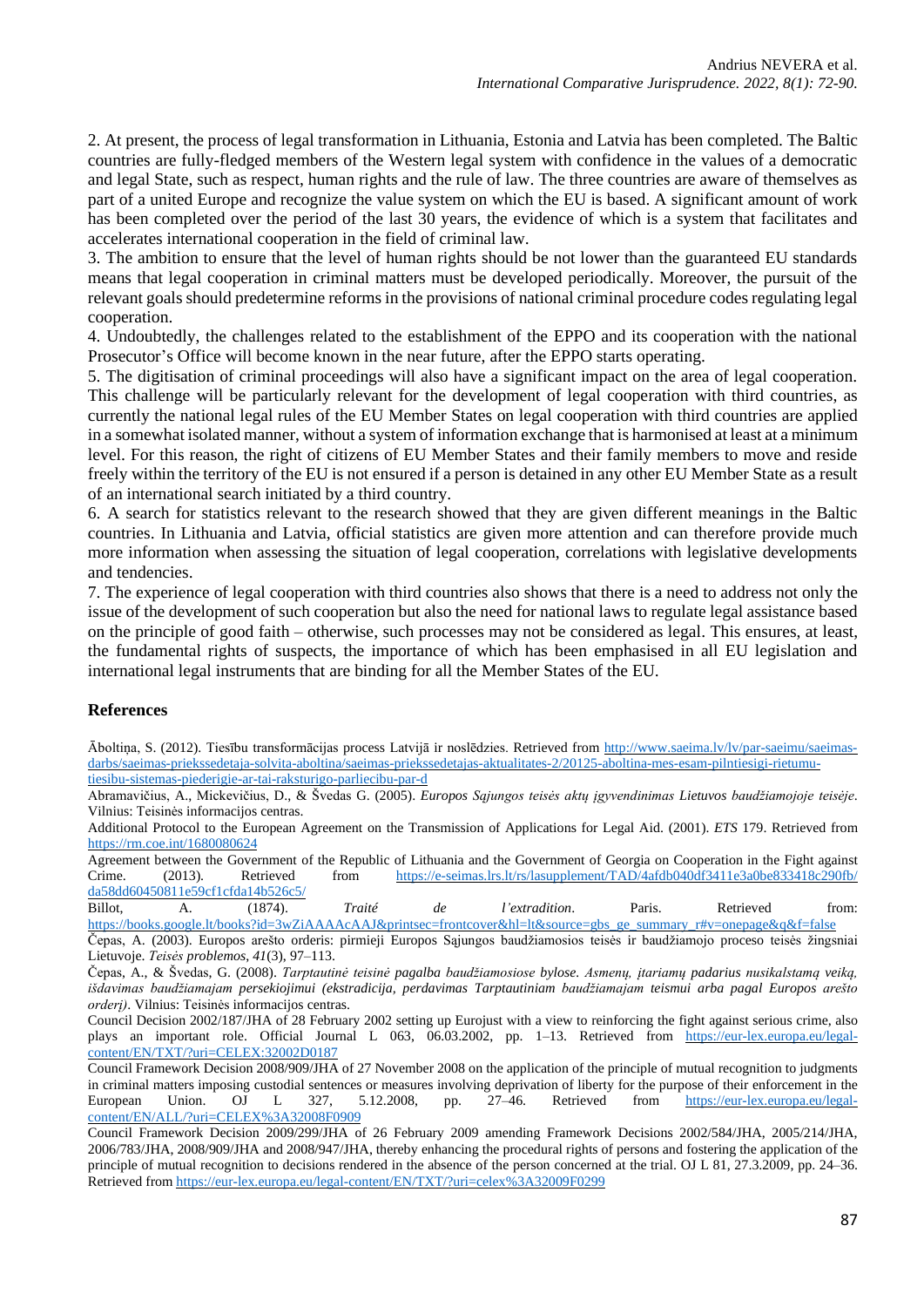Council Framework Decision 2009/948/JHA of 30 November 2009 on prevention and settlement of conflicts of exercise of jurisdiction in criminal proceedings. OJ L 328, 15.12.2009, pp. 42–47. Retrieved from [https://eur-lex.europa.eu/legal](https://eur-lex.europa.eu/legal-content/EN/TXT/?uri=celex%3A32009F0948)[content/EN/TXT/?uri=celex%3A32009F0948](https://eur-lex.europa.eu/legal-content/EN/TXT/?uri=celex%3A32009F0948)

Council Framework Decision of 13 June 2002 on the European arrest warrant and the surrender procedures between Member States. OJ L 190, 18.7.2002, p. 1–20. Retrieved from <https://eur-lex.europa.eu/legal-content/EN/TXT/?uri=celex%3A32002F0584>

Council of Europe Convention on Laundering, Search, Seizure and Confiscation of the Proceeds from Crime and on the Financing of Terrorism. (2005). *CETS* 198. Retrieved from <https://rm.coe.int/168008371f>

Directive 2010/64/EU of the European Parliament and of the Council of 20 October 2010 on the right to interpretation and translation in criminal proceedings. OJ L 280, 26.10.2010, pp. 1–7. Retrieved from https://eur-lex.eu 26.10.2010, pp. 1–7. Retrieved from [https://eur-lex.europa.eu/legal](https://eur-lex.europa.eu/legal-content/EN/TXT/?uri=celex%3A32010L0064)[content/EN/TXT/?uri=celex%3A32010L0064](https://eur-lex.europa.eu/legal-content/EN/TXT/?uri=celex%3A32010L0064)

Directive 2012/29 of the European Parliament and of the Council of 25 October 2012 establishing minimum standards on the rights, support and protection of victims of crime. OJ L 315, 14.11.2012, pp. 57-73. Retrieved from [https://eur-lex.europa.eu/legal](https://eur-lex.europa.eu/legal-content/EN/TXT/?uri=celex%3A32012L0029)[content/EN/TXT/?uri=celex%3A32012L0029](https://eur-lex.europa.eu/legal-content/EN/TXT/?uri=celex%3A32012L0029)

Directive 2013/48 of the European Parliament and of the Council of 22 October 2013 on the right of access to a lawyer in criminal proceedings and in European arrest warrant proceedings, and on the right to have a third party informed upon deprivation of liberty and to communicate with third persons and with consular authorities while deprived of liberty. OJ L 294, 6.11.2013, pp. 1–12. Retrieved from <http://data.europa.eu/eli/dir/2013/48/oj>

Directive 2014/41 of the European Parliament and of the Council of 3 April 2014 regarding the European Investigation Order in criminal matters. OJ L 130, 1.5.2014, pp. 1–36. Retrieved from <https://eur-lex.europa.eu/legal-content/EN/TXT/?uri=celex%3A32014L0041>

Directive 2016/1919 of the European Parliament and of the Council of 26 October 2016 on legal aid for suspects and accused persons in criminal proceedings and for requested persons in European arrest warrant proceedings. OJ L 297, 4.11.2016, pp. 1–8. Retrieved from <https://eur-lex.europa.eu/legal-content/en/ALL/?uri=CELEX%3A32016L1919>

Eesti Vabariigi ja Poola Vabariigi vaheline leping õigusabi osutamise ja õigussuhete kohta tsiviil-, töö- ning kriminaalasjades [Agreement of the Republic of Estonia and the Republic of Poland on Provision of Legal Assistance and Legal Cooperation in Civil, Labour and Criminal Matters]. (1999). RT II, 4, 22.

Eesti Vabariigi Ülemnõukogu Presiidiumi otsus, Eesti Vabariigi Prokuratuuri lahutamise kohta NSV Liidu Prokuratuurist [Decision of the Presidium of the Supreme Council of the Republic of Estonia, On the separation of the Estonia's Prosecutor's Office from Soviet Union's Prosecutor´s Office]. (1991). RT, 30, 348.

Eesti Vabariigi valitsuse ja Ameerika Ühendriikide valitsuse vaheline leping vastastikusest õigusabist kriminaalasjades [Treaty between the United States of America and Estonia on Mutual Legal Assistance in Criminal Matters]. (1998). RT II, 35, 66.

Eesti Vabariigi valitsuse ja Soome Vabariigi valitsuse vaheline leping koostöö kohta kuritegude tõkestamisel [Agreement of the Republic of Estonia and Finland on Cooperation in Crime Prevention]. (1995). RT II, 29, 143.

ELTA & BNS. (2016, August 18). S. Rachinšteinas – jau Lietuvoje. *Delfi*. Retrieved from [https://www.delfi.lt/verslas/verslas/s](https://www.delfi.lt/verslas/verslas/s-rachinsteinas-jau-lietuvoje.d?id=72079870)[rachinsteinas-jau-lietuvoje.d?id=72079870](https://www.delfi.lt/verslas/verslas/s-rachinsteinas-jau-lietuvoje.d?id=72079870)

Extradition Treaty between the Government of the Republic of Lithuania and the Government of the United States of America. (2001). Retrieved from <https://e-seimas.lrs.lt/portal/legalAct/lt/TAD/TAIS.161503?jfwid=-fa58hpqpv>

Feldmane, E. (2015). Eiropas Savienības regulējuma krimināltiesībās ietekme uz Kriminālprocesa likuma regulējuma attīstību. *Kriminālprocesa likumam – 10: pagātnes mācības un nākotnes izaicinājumi* (pp.128–140). Rīga: VSIA "Latvijas Vēstnesis".

Jõks, E. (1996). International legal assistance agreements of Estonia. *Juridica International*, *1*, 6–11.

Judgement of Minister for Justice and Equality v OG & PI, C-508/18 OG & C-82/19 PI, ECLI:EU:C:2019:456, 27 May 2019.

Judgement of Yassin Abdullah Kadi & Al Barakaat International Foundation v. Council of the European Union and Commission of the European Communities, C-402/05 P & C-415/05 P, ECLI:EU:C:2008:461, 3 September 2008.

Judgment of Daniel Adam Popławski, C‑579/15, EU:C: 2017:503, 29 June 2017.

Judgment of Ognyanov, C‑554/14, EU:C:2016:835, 8 November 2016.

Justiitsministeerium [The Ministry of Justice]. (2015). Kriminaalmenetlusõiguse revisjoni lähteülesanne [Terms of Reference of the Revision of Criminal Procedural Law]. Retrieved from [https://www.just.ee/sites/www.just.ee/files/](https://www.just.ee/sites/www.just.ee/files/kriminaalmenetluse_revisjoni_lahteulesanne.pdf) [kriminaalmenetluse\\_revisjoni\\_lahteulesanne.pdf](https://www.just.ee/sites/www.just.ee/files/kriminaalmenetluse_revisjoni_lahteulesanne.pdf)

Justiitsministeerium [The Ministry of Justice]. (2020). Kriminaalmenetluse seadustiku ja karistusregistri seaduse muutmise seaduse eelnõu väljatöötamise kavatsus (kriminaalmenetluse revisjoni II etapp) [Legislative Intent on the Draft Act Amending the Code of Criminal Procedure and the Criminal Records Database Act (II Stage of the Revision of the Code of Criminal Procedure)]. Retrieved from <http://eelnoud.valitsus.ee/main/mount/docList/7d252333-8aa7-45f5-bfeb-a911e60b413c#HiG5PlQC>

Kaija, S. (2013) Aktuālākie transformācijas virzieni kriminālprocesa tiesību jomā Latvijā. *Administratīvā un Kriminālā Justīcija*, No. 1, 15–20.

Kergandberg, E. (2000). Estonian Code of Criminal Procedure as legal political decision. *Juridica International*, *5*, 85–93.

Kriminaalmenetluse seadustik [Code of Criminal Procedure]. (2003). RT I, 27, 166.

Kriminaalmenetluse seadustik [Code of Criminal Procedure]. (2003). RT I, 83, 558; 54, 387.

Kriminaalmenetluse seadustik [Code of Criminal Procedure]. (2021). RT I, 22.12, 45.

Kriminaalmenetluse seadustiku ja kriminaalmenetluse seadustiku rakendamise seaduse muutmise seadus (Euroopa uurimismääruse direktiivi ülevõtmine) [Act Amending the Code of Criminal Procedure and the Code of Criminal Procedure Implementation Act (Implementation of the Directive regarding the European Investigation Order)]. (2017). RT I, 26.06. 70.

Kriminaalmenetluse seadustiku ja sellega seonduvalt teiste seaduste muutmise seadus [Act Amending the Code of Criminal Procedure and other Connecting Acts]. (2014). RT I, 21.06, 11.

Kriminālprocesa likums [Criminal Procedure Law]. (2005). *Latvijas Vēstnesis*, 74.

Laatsit, M. (1999). Kurjategijate väljaandmine: väljaandmise eeldused ja väljaandmist välistavad asjaolud. *Juridica*, 4, 192–198. Laffranque, J. (2015). European human rights law and Estonia: One-or two-way street? *Juridica International*, *23*, 4–16.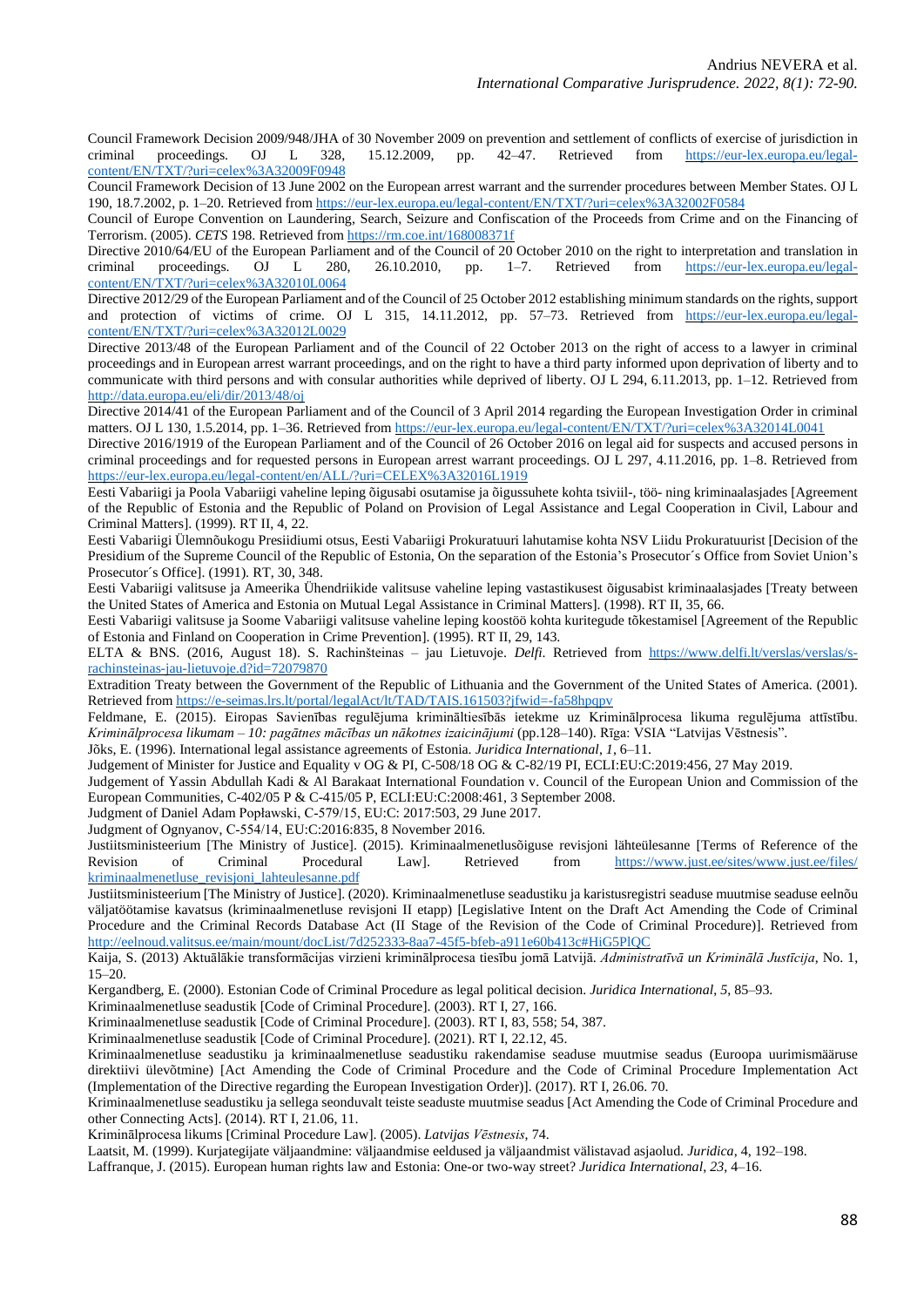Latvijas Republikas ģenerālprokurora ziņojums par 2020. gadā paveikto un 2021. gada darbības prioritātēm [Report of the Prosecutor General of the Republic of Latvia on achievements in 2021 and priorities for 2021] (2021). Retrieved from <http://www.prokuratura.gov.lv/lv/noderigi/gada-zinojumi>

Latvijas Republikas ģenerālprokurora ziņojums par 2021. gadā paveikto un 2022. gada darbības prioritātēm [Report of the Prosecutor General of the Republic of Latvia on achievements in 2021 and priorities for 2022]. (2022). Retrieved from http://www.prokuratura.gov.lv/media/Normativie\_akti/Zinojums.pdf

Laurits, E. (2016). Criminal procedure and digital evidence in Estonia. *Digital Evidence and Electronic Signature Law Review*, *13*, 113– 120.

Lietuvos Respublikos baudžiamasis kodeksas [Criminal Code of Lithuania]. (1961). Retrieved from: [https://e](https://e-seimas.lrs.lt/portal/legalAct/lt/TAD/TAIS.2353?jfwid=n3y3fyzei)[seimas.lrs.lt/portal/legalAct/lt/TAD/TAIS.2353?jfwid=n3y3fyzei](https://e-seimas.lrs.lt/portal/legalAct/lt/TAD/TAIS.2353?jfwid=n3y3fyzei)

Lietuvos Respublikos baudžiamojo kodekso, patvirtinto 2000 m. rugsėjo 26 d. įstatymu Nr. VIII-1968, Baudžiamojo proceso kodekso, patvirtinto 2002 m. kovo 14 d. įstatymu Nr. IX-785, ir Bausmių vykdymo kodekso, patvirtinto 2002 m. birželio 27 d. įstatymu Nr. IX-994, įsigaliojimo ir įgyvendinimo tvarkos įstatymas [Law on the entry into force and implementation of the Criminal Code of the Republic of Lithuania, adopted by Law No VIII-1968 of 26 September 2000, the Code of Criminal Procedure, adopted by Law No IX-785 of 14 March 2002, and the Code of Enforcement of Sentences, adopted by Law No IX-994 of 27 June 2002]. (2002). *Valstybės žinios*, 112 (4970).

Lietuvos Respublikos baudžiamojo proceso kodeksas [Criminal Procedure Code of Lithuania]. (1961). Retrieved from [https://e](https://e-seimas.lrs.lt/portal/legalAct/lt/TAD/TAIS.20464?jfwid=n3y3fyzei)[seimas.lrs.lt/portal/legalAct/lt/TAD/TAIS.20464?jfwid=n3y3fyzei](https://e-seimas.lrs.lt/portal/legalAct/lt/TAD/TAIS.20464?jfwid=n3y3fyzei)

*Lietuvos Respublikos sutartys dėl teisinės pagalbosir teisinių santykių civilinėse,šeimos ir baudžiamosiose bylose* [Treaties of the Republic of Lithuania on legal assistance and legal relations in civil, family and criminal matters]. (1994). Vilnius: Teisinės informacijos centras prie Teisingumo ministerijos.

*Lietuvossutartys su svetimomis valstybėmis* [Lithuanian agreements with foreign countries] (Vol. 1). (1930). Kaunas: Lietuvos Respublikos užsienio reikalų ministerija.

*Lietuvossutartys su svetimomis valstybėmis* [Lithuanian agreements with foreign countries] (Vol. 2). (1939). Kaunas: Lietuvos Respublikos užsienio reikalų ministerija.

Lõhmus, U. (2020). Quo vadis, kriminaalmenetlus? *Juridica*, *3*, 198–209.

Mälksoo, L. (2005). Which continuity: The Tartu peace treaty of 2 February 1920, the Estonian–Russian border treaties of 18 May 2005, and the legal debate about Estonia's status in international law. *Juridica International*, *10*, 144–149.

Meikališa, Ā. (2001). Par starptautisko sadarbību krimināllietās. *Jurista Vārds*, *204*(11). Retrieved from [https://juristavards.lv/doc/6849](https://juristavards.lv/doc/6849-par-starptautisko-sadarbibu-kriminallietas/) [par-starptautisko-sadarbibu-kriminallietas/](https://juristavards.lv/doc/6849-par-starptautisko-sadarbibu-kriminallietas/)

Meļķisis, E. (1999). *Mūsdienu tiesību teorijas atziņas*. Rīga: Tiesu namu aģentūra.

Melnace, I. (2012). Top apjomīgi grozījumi Kriminālprocesa likuma C daļā. *Jurista Vārds*, *706*(7). Retrieved from <https://juristavards.lv/doc/243967-top-apjomigi-grozijumi-kriminalprocesa-likuma-c-dala/>

Moore, J. B. (1896). Extradition. *The American Law Register and Review*, *44*(12), 749–762. Retrieved from: [https://scholarship.law.upenn.edu/cgi/viewcontent.cgi?article=5486&context=penn\\_law\\_review](https://scholarship.law.upenn.edu/cgi/viewcontent.cgi?article=5486&context=penn_law_review)

Nevera, A. (1999). Ekstradicija Lietuvos ir užsienio valstybių teisėje. *Jurisprudencija*, *14*(6), 5–22.

Nevera, A. (2016). Galimybės tobulinti tarptautinio teisinio bendradarbiavimo baudžiamosiose bylose pagrindus Lietuvos teisėje. *Baudžiamoji justicija ir verslas* (pp. 437–451). Vilnius.

Nevera, A. & Melničenko, S. (2009). Non bid in idem principas Europos Sąjungos baudžiamojoje teisėje. *Socialinių mokslų studijos*, *4*(4), 85–106.

Par grozījumiem un papildinājumiem Latvijas Civilprocesa kodeksā, Latvijas Kriminālkodeksā un Latvijas Kriminālprocesa kodeksā [On amendments and supplements to the Latvian Civil Procedure Code, the Latvian Criminal Code and the Latvian Code of Criminal Procedure]. (1993). *Latvijas Vēstnesis*, 33.

Par grozījumiem un papildinājumiem Latvijas PSR kriminālprocesa kodeksā un Latvijas PSR civilprocesa kodeksā [On amendments and supplements to the Code of Criminal Procedure of the Latvian SSR and the Code of Civil Procedure of the Latvian SSR]. (1991). *Latvijas Republikas Augstākās Padomes un Valdības Ziņotājs*, 35/36.

Pere, A. (2019). *Kriminaalmenetlusalane rahvusvaheline koostöö* [International cooperation in criminal matters]. Retrieved from [https://www.just.ee/sites/www.just.ee/files/aare\\_pere\\_analuus\\_kriminaalmenetlusalane\\_rahvusvaheline\\_koostoo.pdf](https://www.just.ee/sites/www.just.ee/files/aare_pere_analuus_kriminaalmenetlusalane_rahvusvaheline_koostoo.pdf)

Plekksepp, A. (2019). *Kriminaalmenetluse seadustiku revisjon – II etapp. Rahvusvaheline koostöö kriminaalmenetluses* [Revision of the Code of Criminal Procedure – Phase II. International cooperation in criminal proceedings]. Retrieved from [https://www.just.ee/sites/www.just.ee/files/krms\\_revisjon\\_ii\\_retsensioon\\_a.\\_pere\\_analuusile\\_plekksepp.pdf](https://www.just.ee/sites/www.just.ee/files/krms_revisjon_ii_retsensioon_a._pere_analuusile_plekksepp.pdf)

Ploom, T. (2010). *Strasbourgi konventsioonist Lissaboni lepinguni. Rahvusvaheline koostöö kriminaalasjades* [From the Strasbourg Convention to the Lisbon Treaty. International cooperation in criminal matters]. Tallinn: Juura.

Prokuratuuri aastaraamatud [Prosecutor's yearbooks]. (2019). Rahvusvaheline koostöö 2019 [International cooperation 2019]. Retrieved from <https://aastaraamat.prokuratuur.ee/prokuratuuri-aastaraamat-2019/rahvusvaheline-koostoo-2019>

Prokuratuuriseadus [Prosecutor's Office Act] (2020). RT I, 02.06.2020, 7.

Second Additional Protocol to the European Convention on Mutual Assistance in Criminal Matters. (2001). *ETS* 182. Retrieved from <https://rm.coe.int/168008155e>

Sootak, J., & Pikamäe, P. (2000). Estonian criminal law: Reform as a path to independence. *European Journal of Crime, Criminal Law and Criminal Justice*, *8*(1), 61−78.

Švedas, G. (2008). *Tarptautinė teisinė pagalba baudžiamosiose bylose*. Vilnius: Registrų centras.

Švedas, G. (2014). European Union criminal law and its influence on the institutes of the general part of Lithuanian criminal law. In J. Bernatonis, E. Šileikis, & D. Prapiestytė, *Lithuanian legal system under the influence of European Union law* (pp. 147–172). Vilnius: Vilniaus universitetas.

Towards an EU Criminal Policy: Ensuring the effective implementation of EU policies through criminal law (2011). Retrieved from <https://eur-lex.europa.eu/legal-content/LV/TXT/?uri=CELEX%3A52011DC0573>